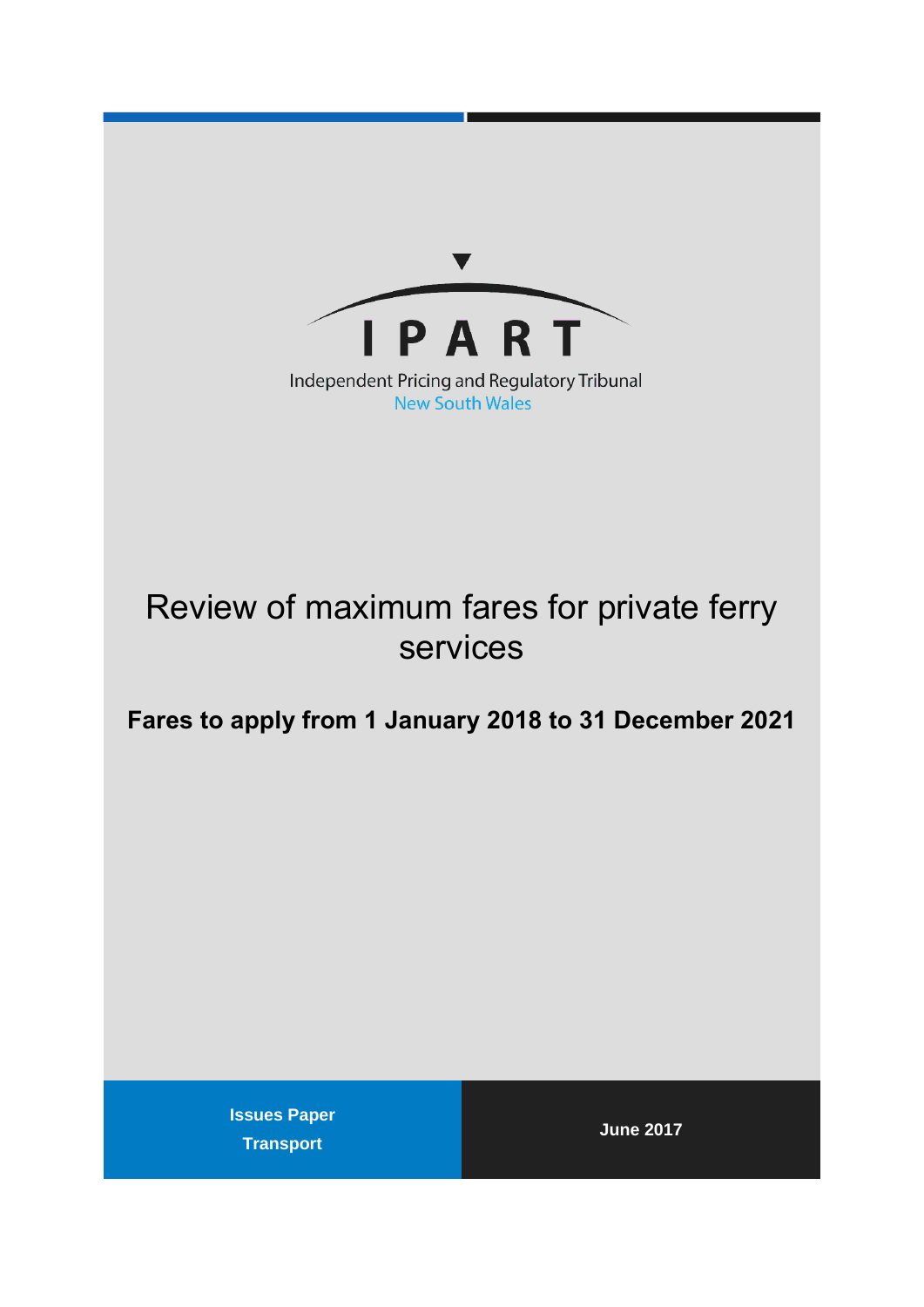© Independent Pricing and Regulatory Tribunal of New South Wales 2017

This work is copyright. The Copyright Act 1968 permits fair dealing for study, research, news reporting, criticism and review. Selected passages, tables or diagrams may be reproduced for such purposes provided acknowledgement of the source is included.

ISBN 978-1-76049-098-0

The Tribunal members for this review are:

Dr Peter J Boxall AO, Chair Mr Ed Willett Ms Deborah Cope

Inquiries regarding this document should be directed to a staff member:

| Jenny Suh   | $(02)$ 9113 7775 |
|-------------|------------------|
| Patrick Lam | $(02)$ 9290 8448 |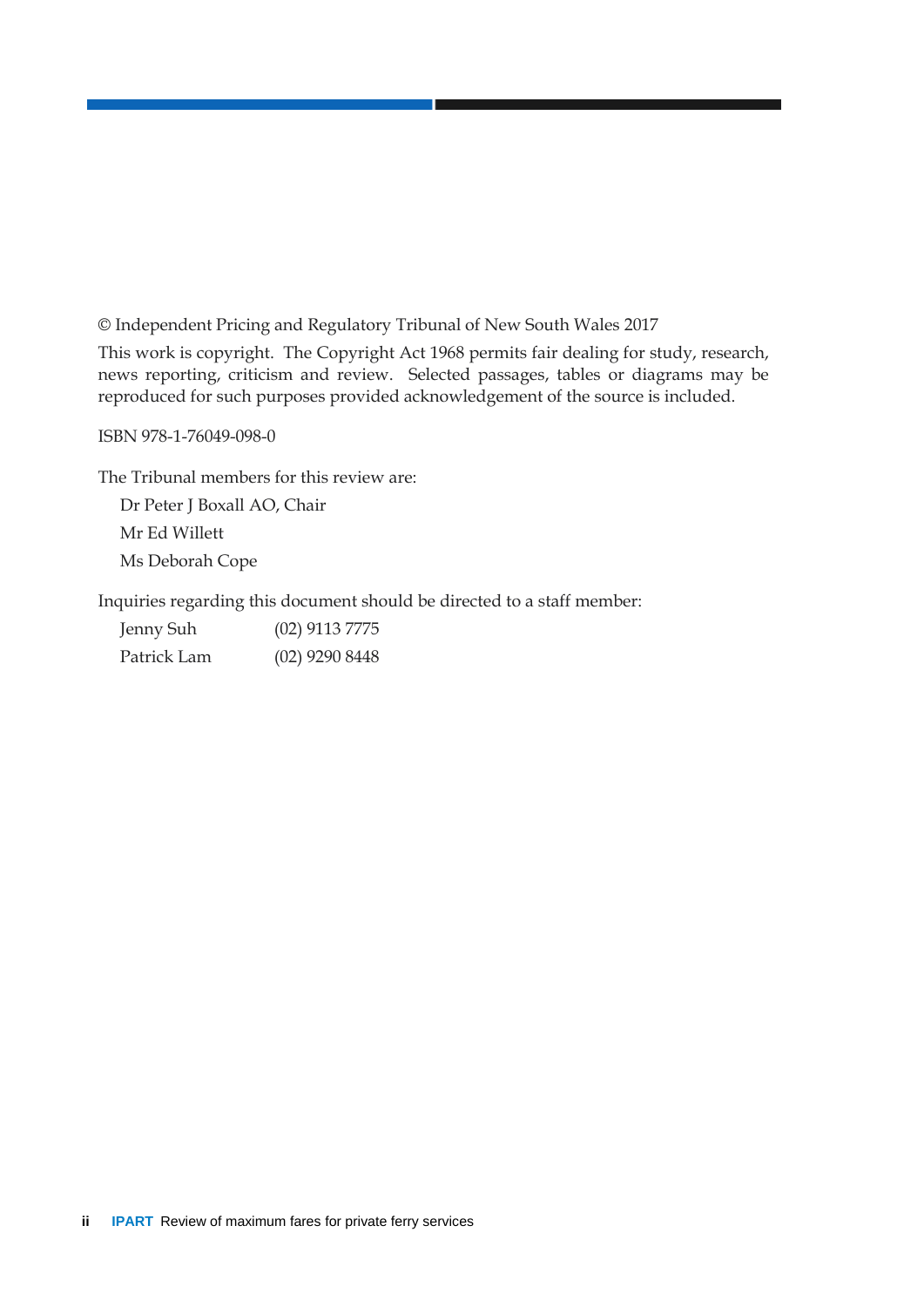# Invitation for submissions

IPART invites written comment on this document and encourages all interested parties to provide submissions addressing the matters discussed.

#### **Submissions are due by 10 August 2017**

We would prefer to receive them electronically via our online submission form [<www.ipart.nsw.gov.au/Home/Consumer\\_Information/Lodge\\_a\\_submission>](http://www.ipart.nsw.gov.au/Home/Consumer_Information/Lodge_a_submission).

You can also send comments by mail to:

**Review of maximum fares for private Ferries** Independent Pricing and Regulatory Tribunal PO Box K35 Haymarket Post Shop NSW 1240

Late submissions may not be accepted at the discretion of the Tribunal. Our normal practice is to make submissions publicly available on our website [<www.ipart.nsw.gov.au>](http://www.ipart.nsw.gov.au/) as soon as possible after the closing date for submissions. If you wish to view copies of submissions but do not have access to the website, you can make alternative arrangements by telephoning one of the staff members listed on the previous page.

We may choose not to publish a submission—for example, if it contains confidential or commercially sensitive information. If your submission contains information that you do not wish to be publicly disclosed, please indicate this clearly at the time of making the submission. IPART will then make every effort to protect that information, but it could be disclosed under the *Government Information (Public Access) Act 2009* (NSW) or the *Independent Pricing and Regulatory Tribunal Act 1992* (NSW), or where otherwise required by law.

If you would like further information on making a submission, IPART's submission policy is available on our website.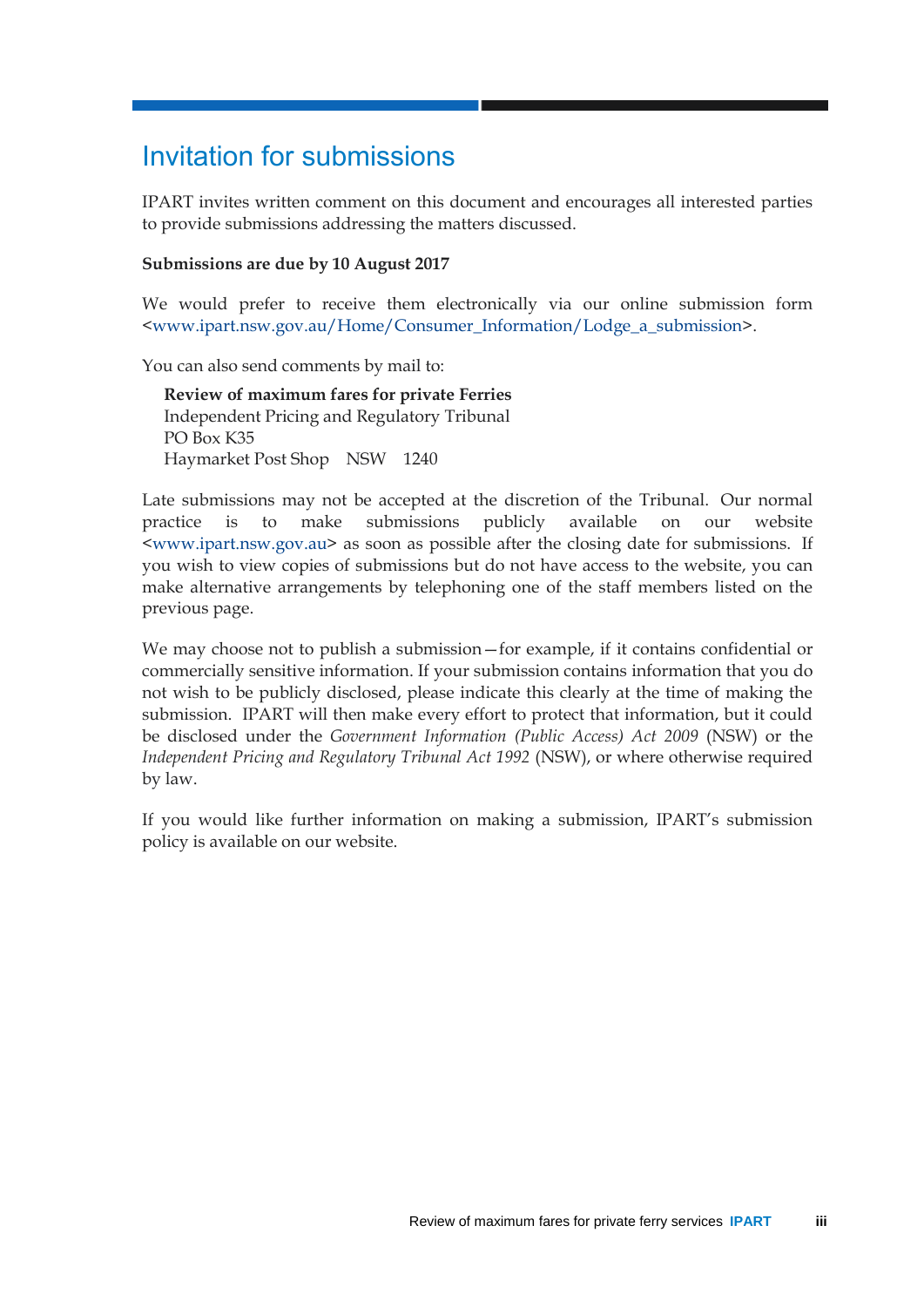a ka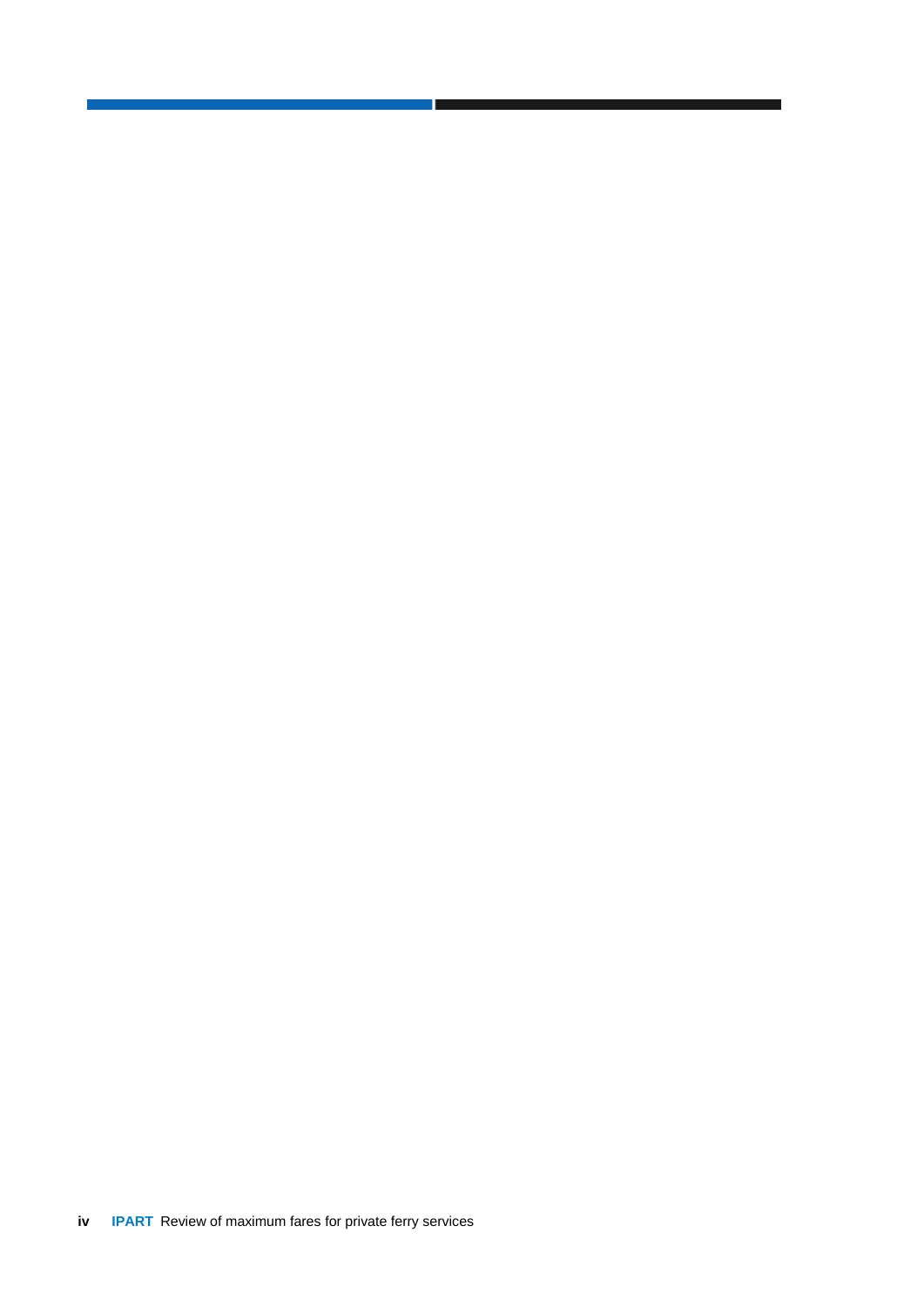# **Contents**

| 1 |                   | <b>Introduction</b>                                             | 1                 |
|---|-------------------|-----------------------------------------------------------------|-------------------|
|   | 1.1               | What does this review involve?                                  | 1                 |
|   | 1.2 <sub>2</sub>  | How will we conduct this review?                                | 1                 |
|   | 1.3               | How is the rest of this paper structured?                       | $\overline{2}$    |
|   | 1.4               | What are the issues we seek comment on?                         | 3                 |
| 2 |                   | <b>Context for the review</b>                                   | 4                 |
|   | 2.1               | Matters we must consider in determining maximum fares           | 4                 |
|   | $2.2^{\circ}$     | Current maximum fares                                           | 5                 |
|   | 2.3               | How maximum fares have changed since 2014                       | 5                 |
| 3 |                   | Our approach for the review                                     | 8                 |
|   | 3.1               | Overview of our approach                                        | 8                 |
|   | 3.2               | Step 1: Assess current levels of competition                    | 9                 |
|   | 3.3               | Step 2: Invite ferry operators to propose fares                 | 11                |
|   | 3.4               | Step 3: Assess pricing proposals                                | $12 \overline{ }$ |
|   | 3.5               | Step 4: Determine a risk management mechanism for all operators | 14                |
| 4 |                   | Ferry operators' pricing proposals                              | 16                |
|   | 4.1               | Pricing proposals from ferry operators                          | 16                |
|   | 4.2               | Our proposed next step                                          | 17                |
|   | <b>Appendices</b> |                                                                 | 18                |
|   | A                 | Referral for the review                                         | 20                |
|   | B                 | <b>IPART</b> building block approach                            | 21                |
|   | C                 | Weighted Average Cost of Capital (WACC)                         | 26                |

H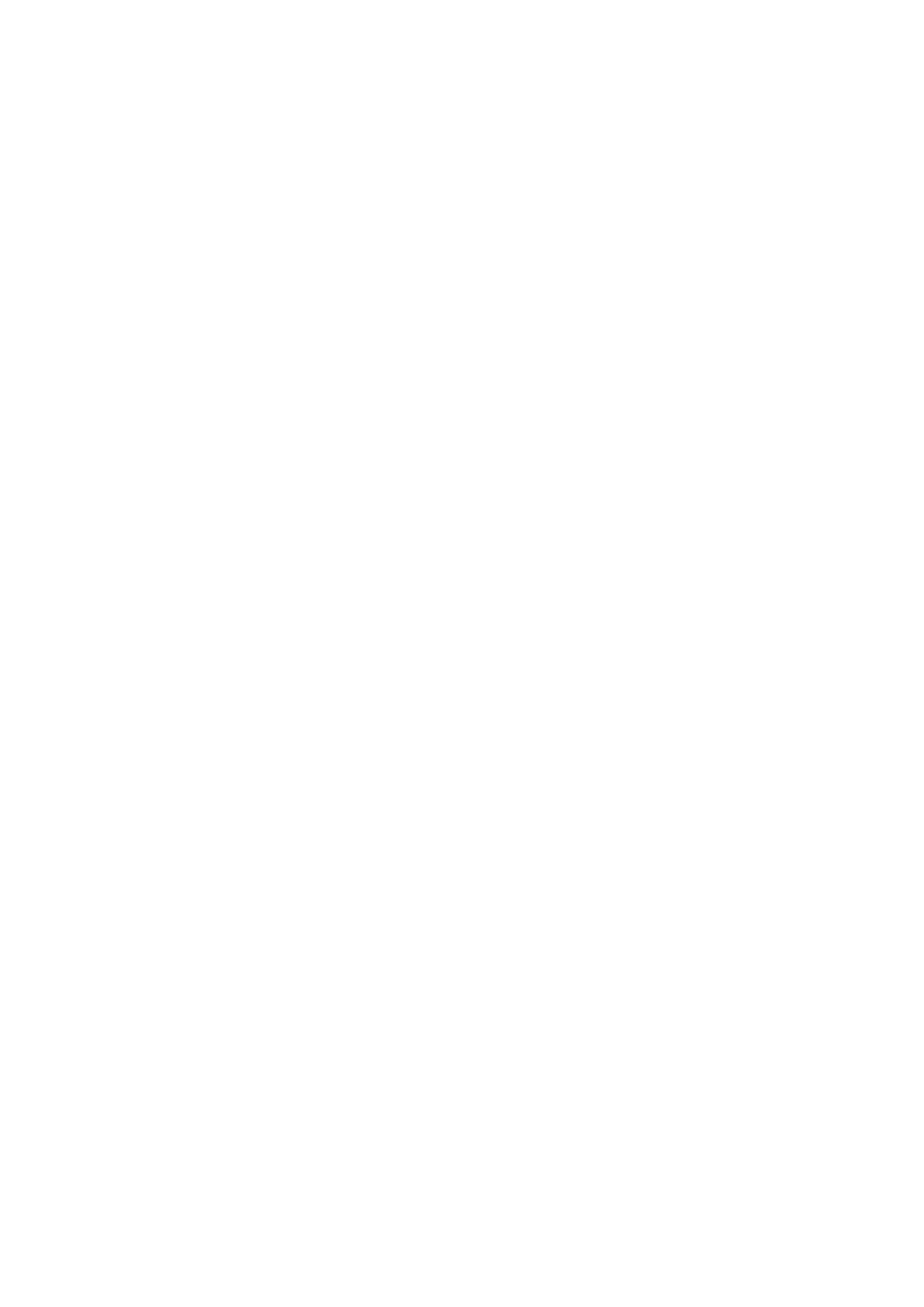# 1 Introduction

IPART has begun a review to determine maximum fares for seven private ferry operators that hold service contracts with Transport for NSW (TfNSW) under the *Passenger Transport Act 1990*. Each operator services a distinct route or routes in the Sydney, Central Coast and North Coast areas of NSW (Table 1.1). Operators may charge less than the determined maximum fare, if they wish.

| <b>Ferry operator</b>                    | <b>Routes</b>                                                                      |
|------------------------------------------|------------------------------------------------------------------------------------|
| <b>Brooklyn Ferry Service</b>            | Brooklyn to Dangar Island                                                          |
| <b>Central Coast Ferries</b>             | Woy Woy to Empire Bay                                                              |
| <b>Church Point Ferry Service</b>        | Scotland Island and western foreshore of Pittwater                                 |
| <b>Clarence River Ferries</b>            | Iluka to Yamba                                                                     |
| Cronulla and National Park Ferry Service | Cronulla to Bundeena                                                               |
| Matilda Cruises                          | Circular Quay to Darling Harbour<br>Circular Quay to Lane Cove                     |
| <b>Palm Beach Ferries</b>                | Palm Beach to Mackerel Beach and the Basin<br>Palm Beach to Ettalong and Wagstaffe |

**Table 1.1 Private ferry services covered by IPART's review**

# **1.1 What does this review involve?**

For many years, we have reviewed and **recommended** maximum fares each year for private ferry operators. While our key role remains the same, there are two main changes. For this year's review:

- We are required to **determine** maximum fares. In our previous reviews, we only recommended maximum fares, and the Secretary of Transport for NSW (TfNSW) was responsible for making the final decision on these fares and the date the new maximum fares took effect.
- We are required determine maximum fares **for four years** from 1 January 2018 to 31 December 2021. In our previous reviews, we reviewed and recommended maximum fares each year.

## **1.2 How will we conduct this review?**

To conduct the review, we will do research and analysis, obtain expert advice and undertake public consultation. We have appointed a consultant, The Centre for International Economics (CIE), to investigate and provide advice on the efficient costs of providing private ferry services in NSW. In May we invited ferry operators to propose fares and received pricing proposals from all operators except for Clarence River Ferries. We will assess the ferry operators' pricing proposals and determine maximum fares. As Clarence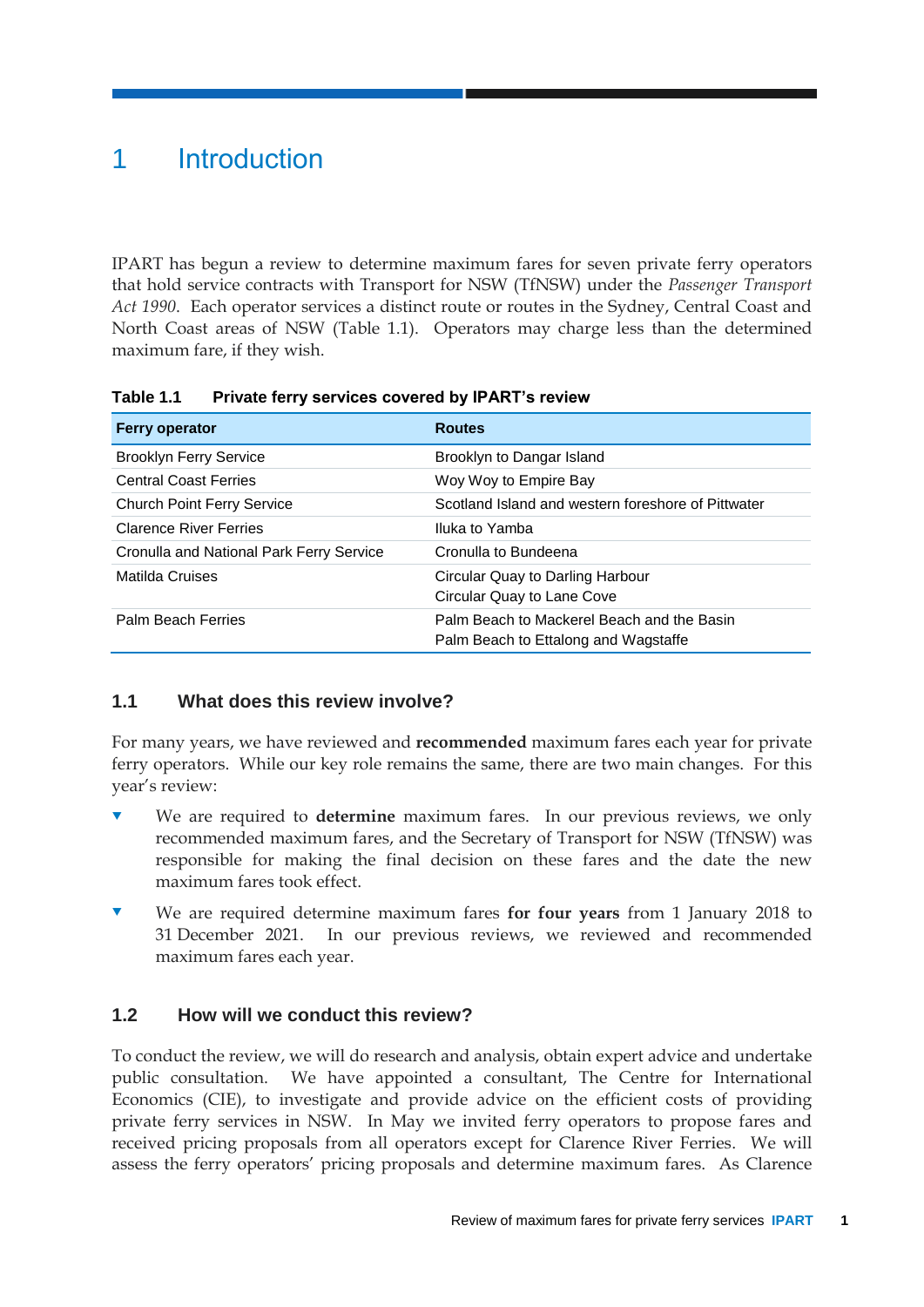River Ferries did not propose fares, we propose to estimate efficient fares and determine the maximum fares using our decision framework (see Chapter 3).

This Issues Paper is the first step in our public consultation process. It explains our proposed approach for determining fares, summarises ferry operators' pricing proposals, and identifies the key issues on which we seek stakeholder input. We invite all interested stakeholders to make submissions in response to the Issues Paper by 10 August 2017. Page iii (at the front of the paper) explains how to make a submission.

Once we have completed our analysis and considered the advice and submissions we receive, we will release a Draft Report that explains our draft determination and seek further submissions. We will also hold a public roundtable to provide stakeholders with another opportunity to comment on the Draft Report.

We will consider all submissions and public forum comments on the Draft Report before releasing our Final Report in December.

Table 1.2 sets out an indicative timetable for the review. We will update this timetable on our website as the review progresses.

| <b>Key milestone</b>                               | <b>Proposed timing</b> |
|----------------------------------------------------|------------------------|
| Invite ferry operators to propose fares            | 25 May 2017            |
| Receive pricing proposals                          | 22 June 2017           |
| Release Issues Paper                               | 29 June 2017           |
| Receive submissions to Issues Paper (closing date) | 10 August 2017         |
| Release Draft Report                               | September 2017         |
| <b>Hold Public Roundtable</b>                      | October/November 2017  |
| Receive submissions to Draft Report (closing date) | October/November 2017  |
| Release Final Report and Determination             | December 2017          |

#### **Table 1.2 Indicative timetable for the review**

#### **1.3 How is the rest of this paper structured?**

The following chapters provide more information on the review, our proposed approach and the issues we will consider:

- Chapter 2 outlines the context for the review, including the matters we are required to consider, and how maximum fares have changed since 2014.
- Chapter 3 explains our proposed approach for determining maximum fares.
- Chapter 4 summarises the pricing proposals submitted by private ferry operators.

Each chapter identifies the issues on which we particularly seek stakeholder comment. For convenience, these issues are also listed below.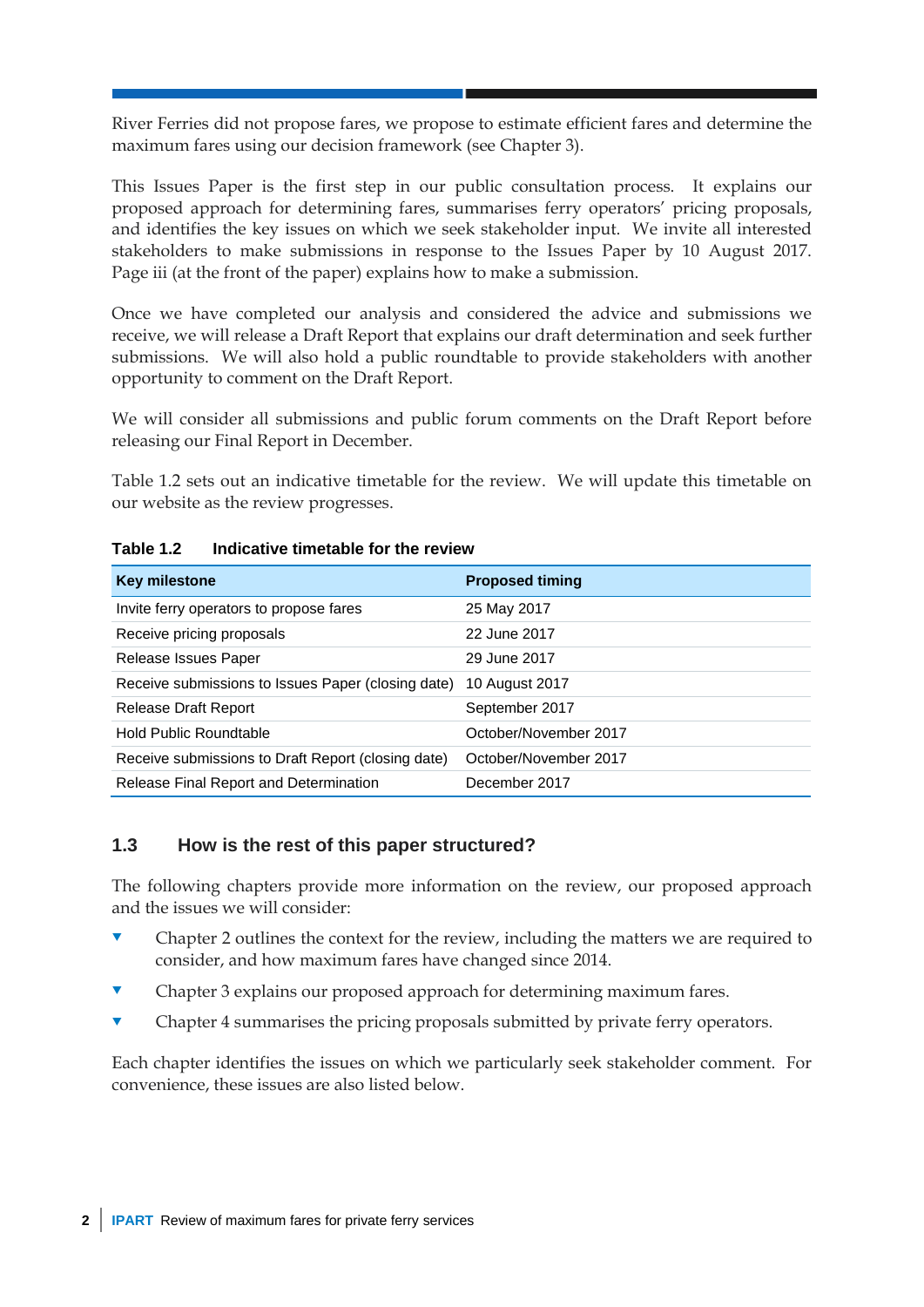# **1.4 What are the issues we seek comment on?**

| $\mathbf{1}$   | Do you agree with our assessment of the level of competition on routes covered by<br>private ferry services? If not, why?                                                                                    | 11 |
|----------------|--------------------------------------------------------------------------------------------------------------------------------------------------------------------------------------------------------------|----|
| $\overline{2}$ | Are there other factors we should consider in assessing competition faced by private<br>ferry services?                                                                                                      | 11 |
| 3              | Do you agree with our preliminary decision to adopt a light-handed approach for Central<br>Coast Ferries and Matilda Cruises, and a more rigorous approach for the remaining five<br>operators? If not, why? | 12 |
| 4              | Do you agree we should determine the maximum fares for an adult single ticket only?                                                                                                                          | 12 |
| 5              | Do you agree with our proposed approach to assessing proposed fares or estimating<br>efficient fares?                                                                                                        | 14 |
| 6              | Should maximum fares be reduced if they are above efficient fares?                                                                                                                                           | 14 |
| $\overline{7}$ | Do you agree with our proposed approach for adjusting maximum fares based on the<br>change in fuel costs? Do you agree the threshold of $\pm 10\%$ is reasonable?                                            | 15 |
| 8              | Are there any costs, other than fuel cost, which are outside the control of ferry operators<br>that we should account for in designing risk management mechanisms?                                           | 15 |
| 9              | For Central Coast Ferries and Matilda Cruises, do you agree with their proposals to<br>increase maximum fares each year by the change in the CPI?                                                            | 17 |
| 10             | Do you agree with the proposed maximum fares from Brooklyn Ferry Service, Church<br>Point Ferry Service, Cronulla and National Park Ferry Service and Palm Beach Ferries?<br>If not why?                     | 17 |
| 11             | As Clarence River did not propose fares, do you agree that we should estimate efficient<br>fares and then use our decision framework (see Section 3.4.2) to determine the<br>maximum fares?                  | 17 |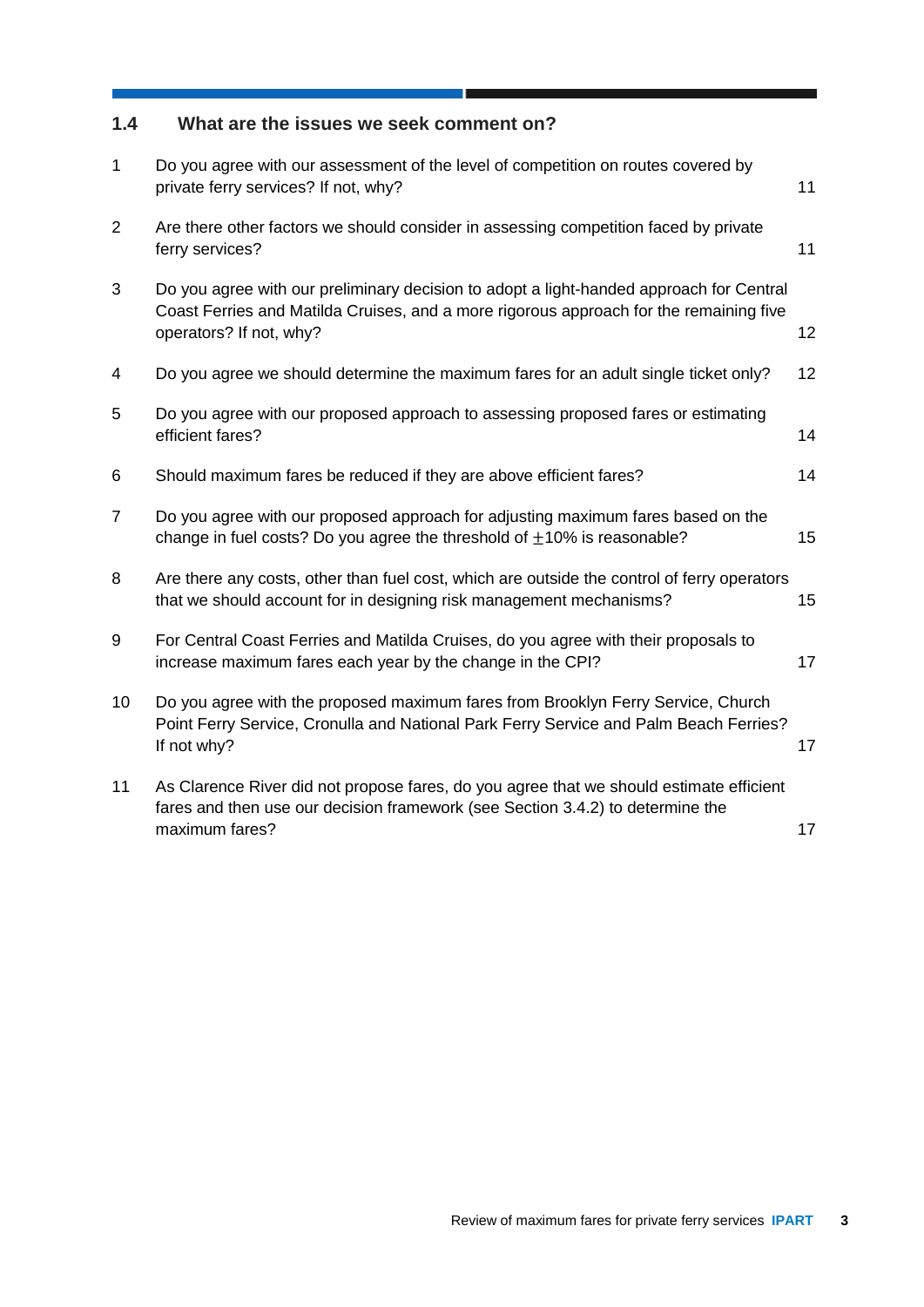# 2 Context for the review

As Chapter 1 noted, this year IPART is required to **determine** the maximum fares<sup>1</sup> for the seven private ferry operators for the four years from 1 January 2018 to 31 December 2021. The Final Report and Determination on the maximum fares are to be provided to the Minister for Transport and Infrastructure. After IPART determines the maximum fares, TfNSW could make a fare order setting out the maximum fares that the seven ferry operators can charge. If TfNSW makes such an order, the fares set out in that order cannot exceed the maximum IPART determined fares and must follow the IPART maximum fares methodology.

This review does not cover fares for Sydney and Stockton Ferry services, as we determine those fares as part of our Opal fares review.2 It also does not cover the discount applied to concession tickets, or the cost or availability of the Pensioner Excursion Ticket (PET) and Opal Gold, as those are matters for the NSW Government.

The sections below outline the matters we are required to consider in determining maximum fares in this review, set out the current maximum fares and discuss how these fares have changed since 2014.

# **2.1 Matters we must consider in determining maximum fares**

The referral we received from the Minister for Transport and Infrastructure for this review specified that, in making our determination, we must consider the matters in section 124 of the *Passenger Transport Act 2014.* These include:

- the cost of providing the services
- the need for greater efficiency in the supply of services so as to reduce costs for the benefit of consumers and taxpayers
- the protection of consumers from abuses of monopoly power in terms of prices, pricing policies and standards of service
- the social impact of the determination or recommendation
- the impact of the determination or recommendation on the use of the public passenger transport network and the need to increase the proportion of travel undertaken by sustainable modes such as public transport
- standards of quality, reliability and safety of the services (whether those standards are specified by legislation, agreement or otherwise), and
- the effect of the determination or recommendation on the level of Government funding.

-

<sup>1</sup> Where IPART is required to determine the maximum fares, IPART may do this by fixing the maximum fares or may set a methodology to fix the maximum fares

<sup>2</sup> <https://www.ipart.nsw.gov.au/Home/Industries/Transport/Opal-fares> accessed 19 May 2017.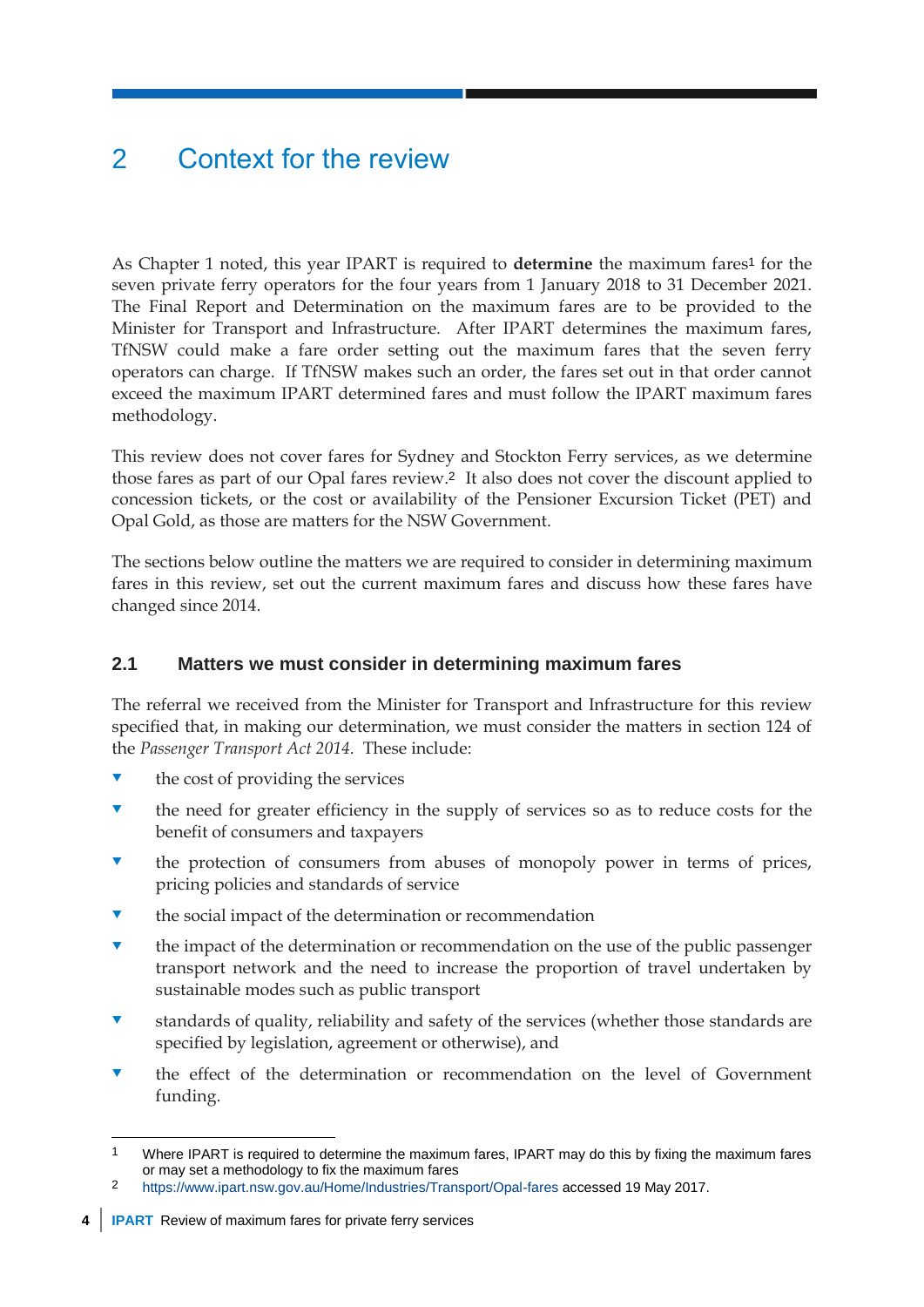In addition, we are required to consider the pricing of competing modes of transport, including the pricing of Sydney Ferries. Our referral letter is at Appendix A.

# **2.2 Current maximum fares**

Table 2.1 lists the current maximum fares for each of the private ferry services covered by this review. Operators may charge less than the determined maximum fare, and Central Coast Ferries and Matilda Cruises currently do.

| <b>Ferry operator</b>                       | <b>Routes</b>                                                  | <b>IPART</b> maximum fare from 1<br>January 2017 |
|---------------------------------------------|----------------------------------------------------------------|--------------------------------------------------|
| <b>Brooklyn Ferry Service</b>               | Brooklyn to Dangar Island                                      | \$7.30                                           |
| <b>Central Coast Ferries</b>                | Woy Woy to Empire Bay                                          | \$7.80                                           |
| <b>Church Point Ferry Service</b>           | Scotland Island and western<br>foreshore of Pittwater          | \$8.30                                           |
| <b>Clarence River Ferries</b>               | Iluka to Yamba                                                 | \$8.30                                           |
| Cronulla and National Park Ferry<br>Service | Cronulla to Bundeena                                           | \$6.40                                           |
| Matilda Cruises                             | Circular Quay to Darling Harbour<br>Circular Quay to Lane Cove | \$7.40<br>\$7.40                                 |
| <b>Palm Beach Ferries</b>                   | Palm Beach to Mackerel Beach<br>and the Basin                  | \$8.10                                           |
|                                             | Palm Beach to Ettalong and<br>Wagstaffe                        | \$11.60                                          |

**Table 2.1 Private ferry services included in IPART's review (\$nominal, including GST)**

**Source:** IPART, Review of maximum fares for private ferry services in 2017, December 2016, p 2.

# **2.3 How maximum fares have changed since 2014**

Prior to the 2014 review, we used cost indices to make our fare recommendations. This meant that each year, the private ferry operators' maximum fares were adjusted based on how the cost index had changed over the previous year – without considering whether their fares were efficient.

Beginning in 2014, we have moved to a new approach. For private ferry operators charging our recommended maximum fares, we analysed the efficient level of costs involved in providing each ferry operator's services in the coming year, using a building block approach (see Appendix B). This allowed us to establish the efficient fares for each operator.<sup>3</sup>

We then assessed whether the current maximum fares for the operator were higher or lower than its efficient fares. We recommended new maximum fares that transitioned towards the efficient fares, taking into account the impact of the transition on ferry operators' revenues and passengers. Our general approach was that:

 where the current maximum fare was **below** the efficient fare, we recommended a fare increase.

-

<sup>&</sup>lt;sup>3</sup> The efficient fares are those that allow the operator to recover the efficient costs over the year.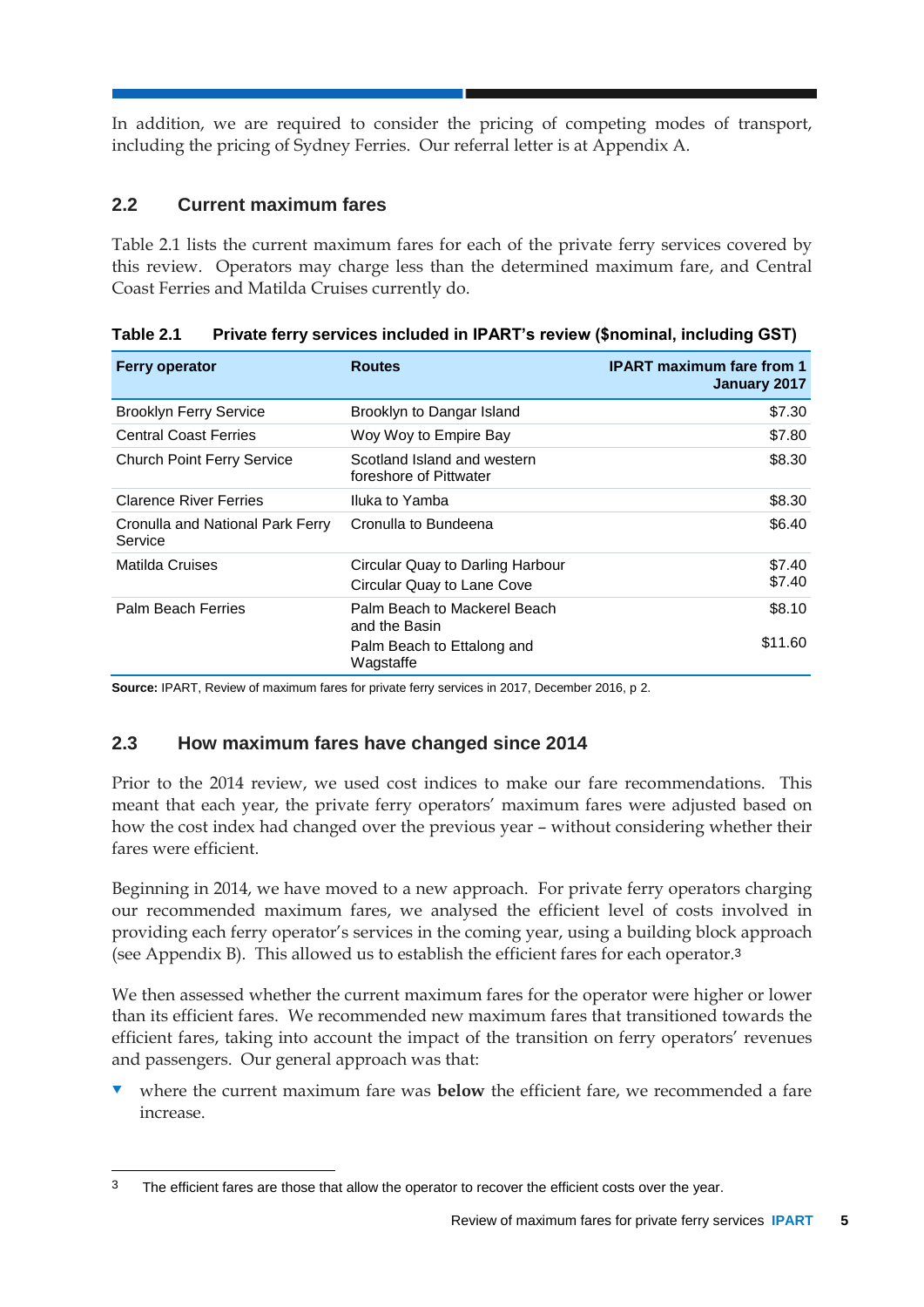where the current maximum fare was **above** or **at** the efficient fare, we recommended no change from the current maximum fare.

However, we used a different approach for Central Coast Ferries and Matilda Cruises. Central Coast Ferries (from January 2015) and Matilda Cruises (from January 2014) have been charging fares below our recommended maximum fares. We considered that fares for these operators were being determined by the competitive market, and decided not to estimate efficient fares as market-determined fares are likely to be a better estimate of an efficient fare compared to our estimates. Hence we recommended no change to the maximum fares for Central Coast Ferries and Matilda Cruises.

Figure 2.1, Figure 2.2 and Figure 2.3 show how the maximum fares, the efficient fares and the actual fares (charged by ferry operators) have changed since 1 January 2014. For Brooklyn Ferry Service, Church Point Ferry Service and Palm Beach Ferries, the maximum fares have moved close to the efficient fare level over this time (Figure 2.1).

#### **Figure 2.1 Efficient fares, maximum fares and actual fares since 1 January 2014 – Brooklyn Ferry Service, Church Point Ferry Service and Palm Beach Ferries (\$nominal, including GST)**



**Data source:** IPART, Review of maximum fares for private ferry services and the Stockton ferry service for 2015, Final report, December 2014, p 2; IPART, Review of maximum fares for private ferry services in 2016, Final report and recommendations, December 2015, p 2; IPART, Review of maximum fares for private ferry services in 2017, December 2016, p 2; IPART analysis.

For Clarence River Ferries and Cronulla and National Park Ferry Service, the maximum fares are still quite different, and we will consider the pace of transitioning in this review (Figure 2.2).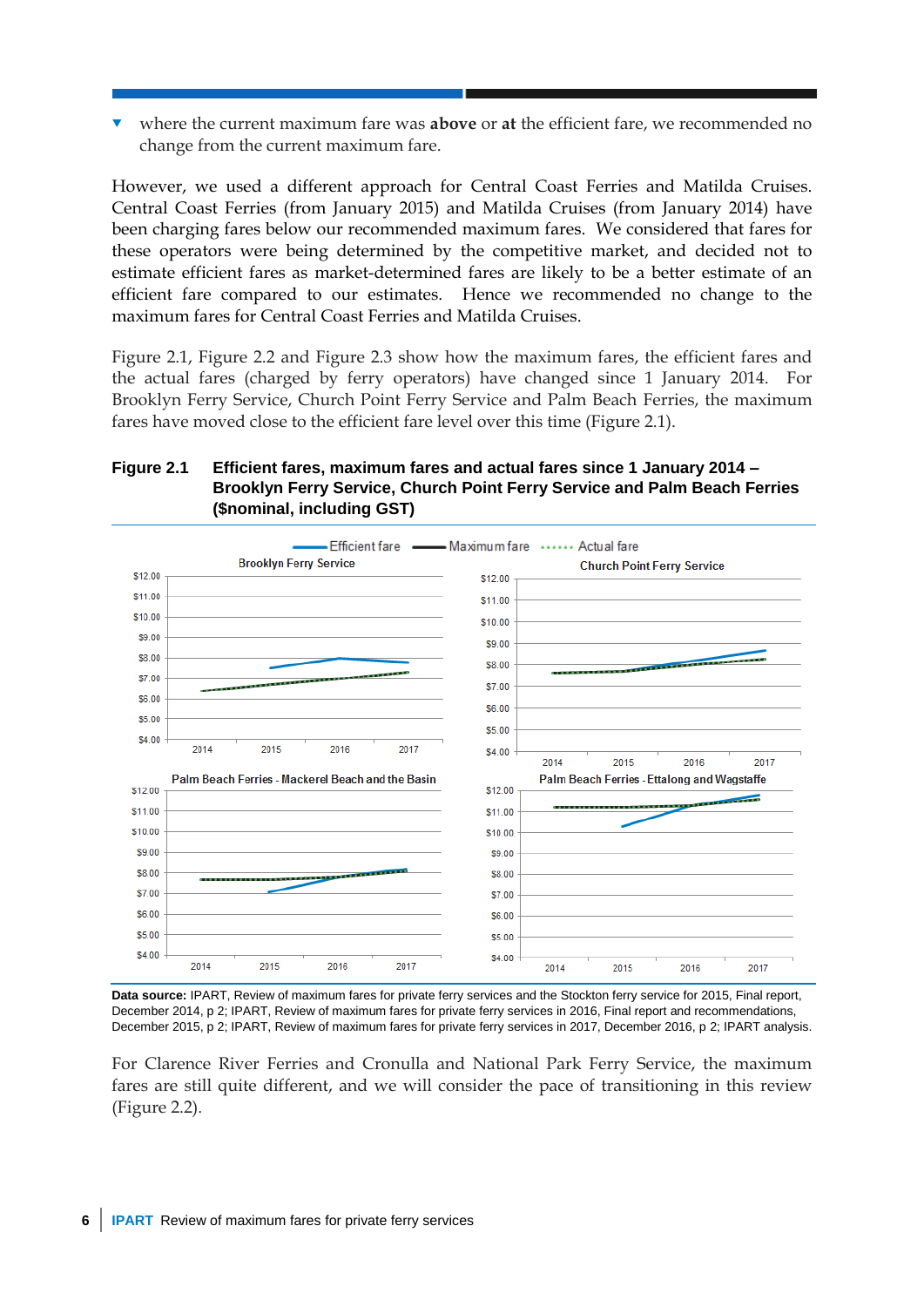#### **Figure 2.2 Efficient fares, maximum fares and actual fares since 1 January 2014 – Clarence River Ferries and Cronulla and National Park Ferry Service (\$nominal, including GST)**



**Data source:** IPART, Review of maximum fares for private ferry services and the Stockton ferry service for 2015, Final report, December 2014, p 2; IPART, Review of maximum fares for private ferry services in 2016, Final report and recommendations, December 2015, p 2; IPART, Review of maximum fares for private ferry services in 2017, December 2016, p 2; IPART analysis.

Figure 2.3 shows that Central Coast Ferries and Matilda Cruises have been charging below our recommended maximum fares for several years. We did not determine efficient fares for these operators, as their fares are set in a competitive market.

#### **Figure 2.3 Maximum fares and actual fares since 1 January 2014 – Central Coast Ferries and Matilda Cruises (\$nominal, including GST)**



**Data source:** IPART, Review of maximum fares for private ferry services and the Stockton ferry service for 2015, Final report, December 2014, p 2; IPART, Review of maximum fares for private ferry services in 2016, Final report and recommendations, December 2015, p 2; IPART, Review of maximum fares for private ferry services in 2017, December 2016, p 2; IPART analysis.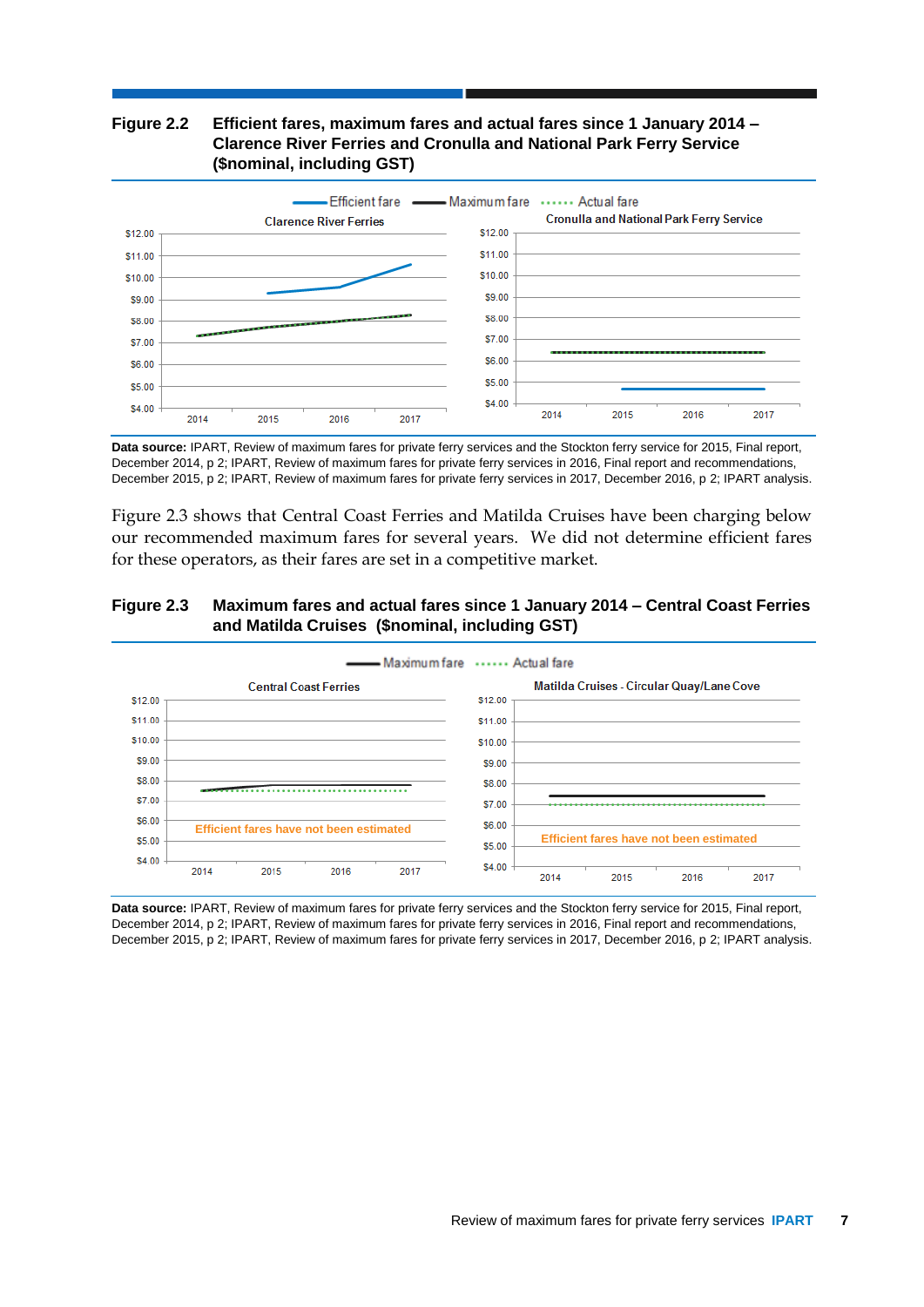# 3 Our approach for the review

We have developed an approach to guide our analysis and decision-making for this review. The approach ensures we consider all the matters specified in the Act and the Minister's referral outlined in Chapter 2. The sections below provide an overview of the approach and each of its key steps.

# **3.1 Overview of our approach**

Our approach consists of the following four steps, illustrated in Figure 3.1:

- 1. For each ferry operator, assess the level of competition for customers on the routes it services.
- 2. Invite each ferry operator to submit a pricing proposal. The level of information required in this proposal will differ depending on the assessed level of competition.
- 3. Assess whether each pricing proposal is reasonable. If it is reasonable, we will accept the proposal and determine maximum fares in line with it. If it is considered not reasonable, we will apply an alternative approach to determine maximum fares.
- 4. For all operators, determine a mechanism to manage risks over the determination period.



#### **Figure 3.1 Proposed approach for the review**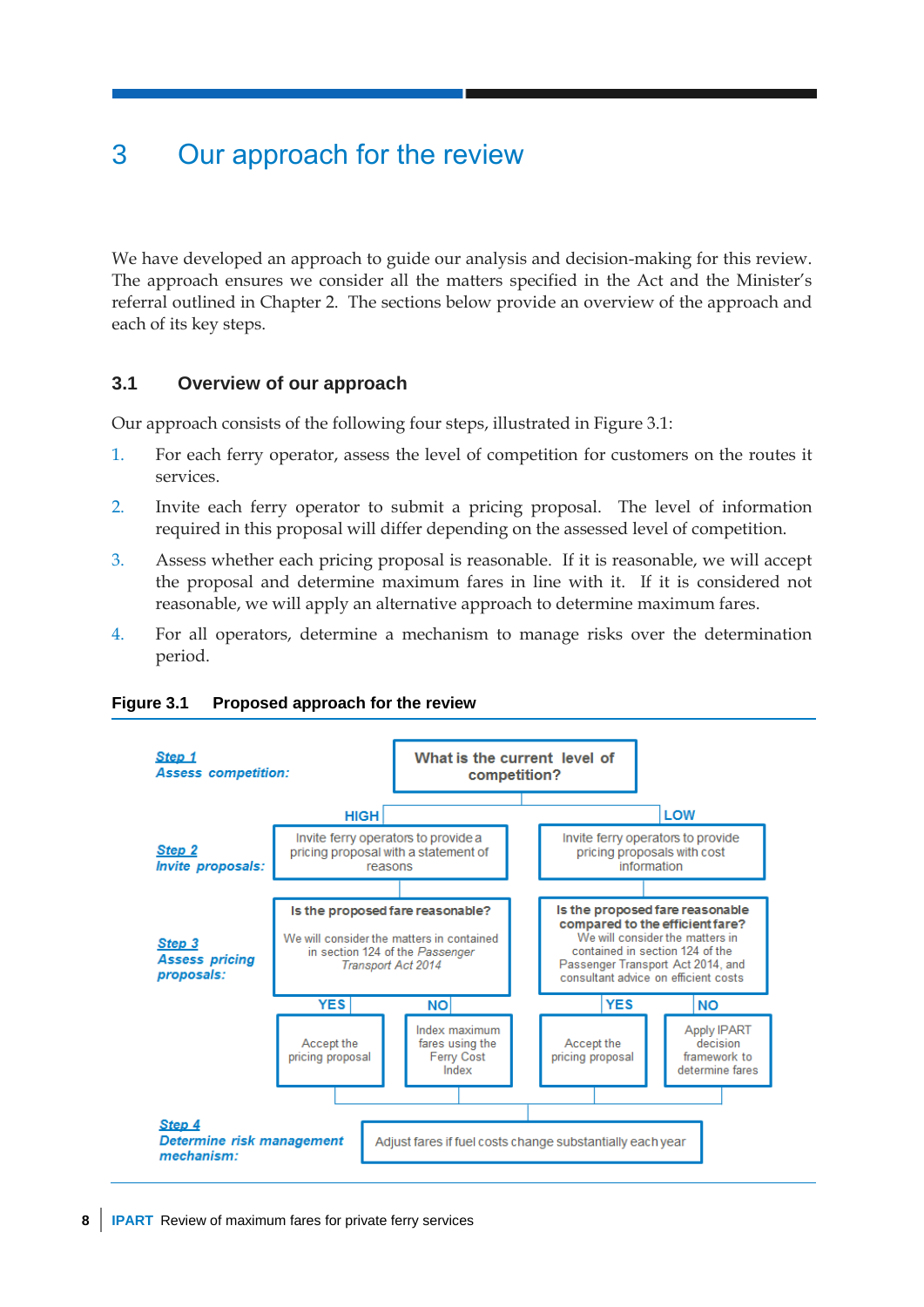# **3.2 Step 1: Assess current levels of competition**

As the first step in our approach, we have assessed the level of competition on the routes covered by each private ferry operator. The private ferry businesses affected by the review service different routes, and the level of competition may differ by route. The level of competition is important, as it strongly influences the form of regulation needed to protect the customers who may use the ferry services.

In general, price regulation is only required in a monopoly market, where lack of competition can lead to higher prices and poorer service outcomes. But, in competitive markets, customers can choose between a range of comparable services from other ferry services and different modes of transport, and this means operators are unlikely to be able to charge fares higher than their efficient costs. If they were to do so, they would lose customers to their competitors. Competitive markets are likely to deliver benefits to customers beyond those that can be achieved through fare regulation.

For this Issues Paper, we researched the competition on each of the private ferry routes covered in the review. We focused on identifying other ferry services and/or alternative modes of transport competing with each private ferry operator, and the difference between the operator's actual fares and the 2017 maximum fares recommended by IPART.

We concluded that Matilda Cruises and Central Coast Ferries face a high level of competition for customers. The other operators – Brooklyn Ferry Service, Church Point Ferry Service, Clarence River Ferries, Cronulla and National Park Ferry Service, and Palm Beach Ferry Service – face little or no competition for customers on the routes they service.

# **3.2.1 Matilda Central and Central Coast Ferries face a high level of competition**

We found that that the level of competition from other ferry services and/or alternative modes of transport varies considerably by ferry route (Table 3.1):

- Matilda Cruises, which operates in Sydney Harbour, faces a high level of competition for customers from other ferry services and other modes of public transport, as well as from cars.
- Central Coast Ferries also faces a relatively high level of competition from buses (which have a similar travel time and low fare), and from cars.
- The remaining five operators face little or no competition for customers. For Brooklyn Ferries, there is no alternative transport option other than private boat. Also, Scotland Island (serviced by Church Point Ferry Service) is water-access only, and can only be reached by ferry, water taxi or private boat. For other operators, there is no alternative public transport mode, and travel by car involves significantly longer travel times.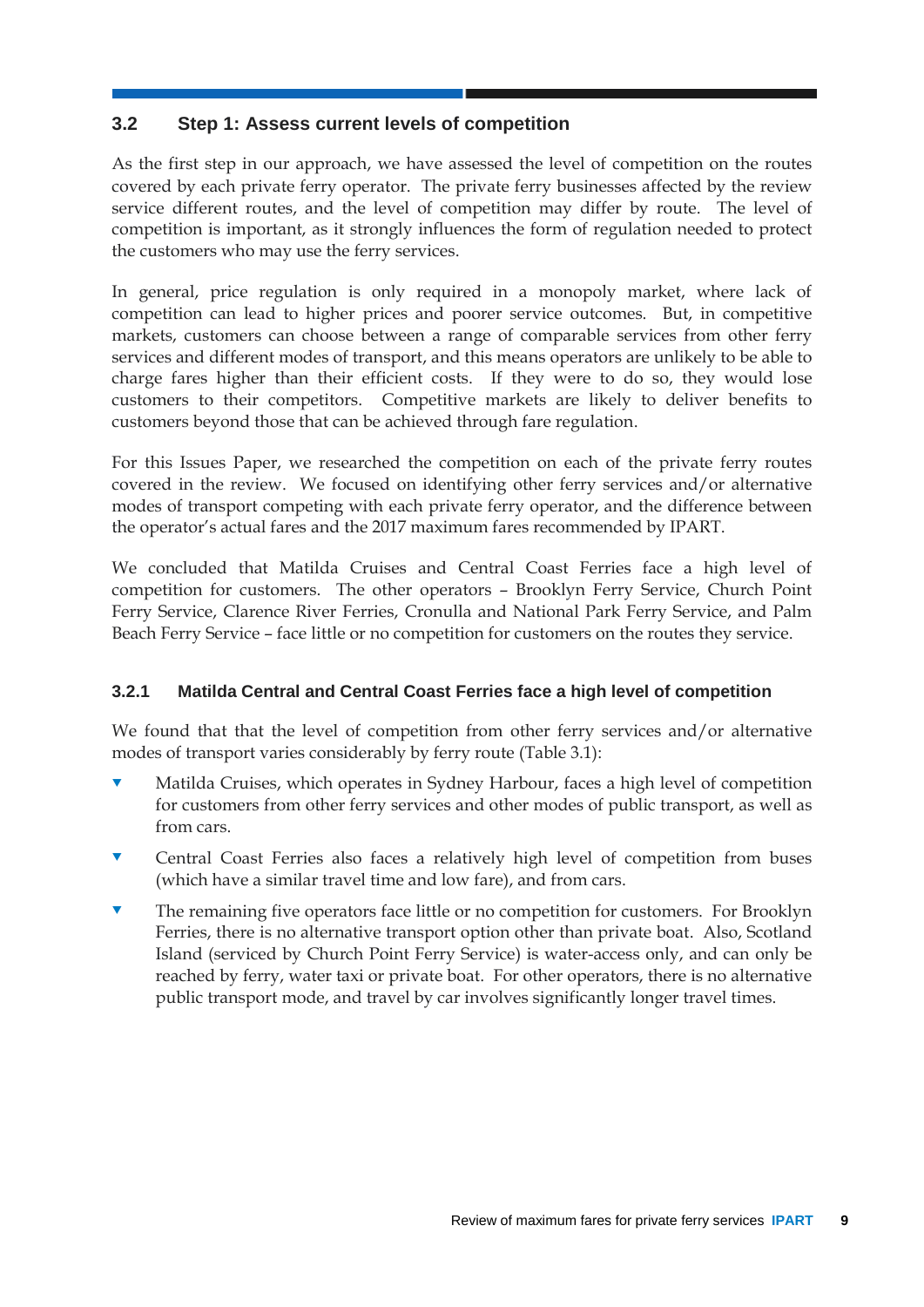| <b>Ferry operator</b>                                        | <b>Routes</b>                                                                                  | <b>Ferry travel</b><br>time | <b>Alternative travel option?</b>                                                                                                                                                                                                                                                                                                               |
|--------------------------------------------------------------|------------------------------------------------------------------------------------------------|-----------------------------|-------------------------------------------------------------------------------------------------------------------------------------------------------------------------------------------------------------------------------------------------------------------------------------------------------------------------------------------------|
| <b>Brooklyn Ferry</b><br>Service                             | Brooklyn to Dangar<br>Island                                                                   | 30 mins                     | Private boat                                                                                                                                                                                                                                                                                                                                    |
| <b>Central Coast</b><br>Ferries                              | Woy Woy to Empire<br>Bay                                                                       | 30 mins                     | Travel option: bus; car<br>v.<br>Travel time: around 35 mins by bus; 14<br>minutes by car (8.7 km)<br>Bus fare: \$3.50 per adult<br>$\blacktriangledown$<br>Frequency: every hour before 12 pm and<br>after 4:30 pm, every 30 mins from 1 pm to<br>around 4:30 pm                                                                               |
| Church Point<br><b>Ferry Service</b>                         | Scotland Island and<br>western foreshore of<br>Pittwater                                       | $\sim$ 25 mins <sup>a</sup> | Travel option: car (except for Scotland<br>$\blacktriangledown$<br>Island); private boat (for Scotland Island)<br>Travel time: 24 mins (14.5 km) <sup>a</sup><br>▼                                                                                                                                                                              |
| <b>Clarence River</b><br>Ferries                             | Iluka to Yamba                                                                                 | 30 mins                     | ▼ Travel option: bus; car<br>Travel time: 40 mins (direct) to 1 hour and<br>20 mins (transfer required) by bus; 34<br>mins (39 km) by car<br>U Bus fare: $$4.84$ to $$6.92$ (direct) <sup>b</sup> ; around<br>\$19 (indirect) <sup>c</sup><br>▼ Frequency: direct service once at around<br>7:30 am and indirect service once at<br>around 5 pm |
| Cronulla and<br><b>National Park</b><br><b>Ferry Service</b> | Cronulla to<br><b>Bundeena</b>                                                                 | 34 mins                     | Travel option: car<br>v.<br>Travel time: 46 mins (35 km)<br>▼                                                                                                                                                                                                                                                                                   |
| <b>Matilda Cruises</b>                                       | Circular Quay to<br>Darling Harbour<br>Circular Quay to<br>Lane Cove                           |                             | Numerous travel options                                                                                                                                                                                                                                                                                                                         |
| Palm Beach<br>Ferries                                        | Palm Beach to<br>Mackerel Beach and<br>the Basin<br>Palm Beach to<br>Ettalong and<br>Wagstaffe | 30 mins<br>30 mins          | ▼ Travel option: car<br>Travel time: 48 mins (35 km) <sup>d</sup><br>Travel option: car<br>Travel time: 1 hour 50 mins (107 km) <sup>e</sup>                                                                                                                                                                                                    |

#### **Table 3.1 Alternative travel options for the ferry routes covered by this review**

**a** Travelling between Church Point Wharf, Pittwater and Lovett Wharf, Lovett Bay

**b** Bus no. 144 operated by NSW TrainLink.

**c** Bus no. 386 operated by Busways Grafton (\$12.30) and Bus no.143 operated by NSW TrainLink (\$6.92).

**d** Travelling between Palm Beach Wharf, Palm Beach and Mackerel Beach Wharf, Great Mackerel Beach.

**e** Travelling between Palm Beach Wharf, Palm Beach and Wagstaffe Wharf, Wagstaffe.

#### **3.2.2 Only Central Coast Ferries and Matilda Cruises currently charge less than the recommended maximum fares**

We found that Central Coast Ferries and Matilda Cruises currently charge less than the recommended maximum fares. All other operators are charging the maximum fares (Table 3.2).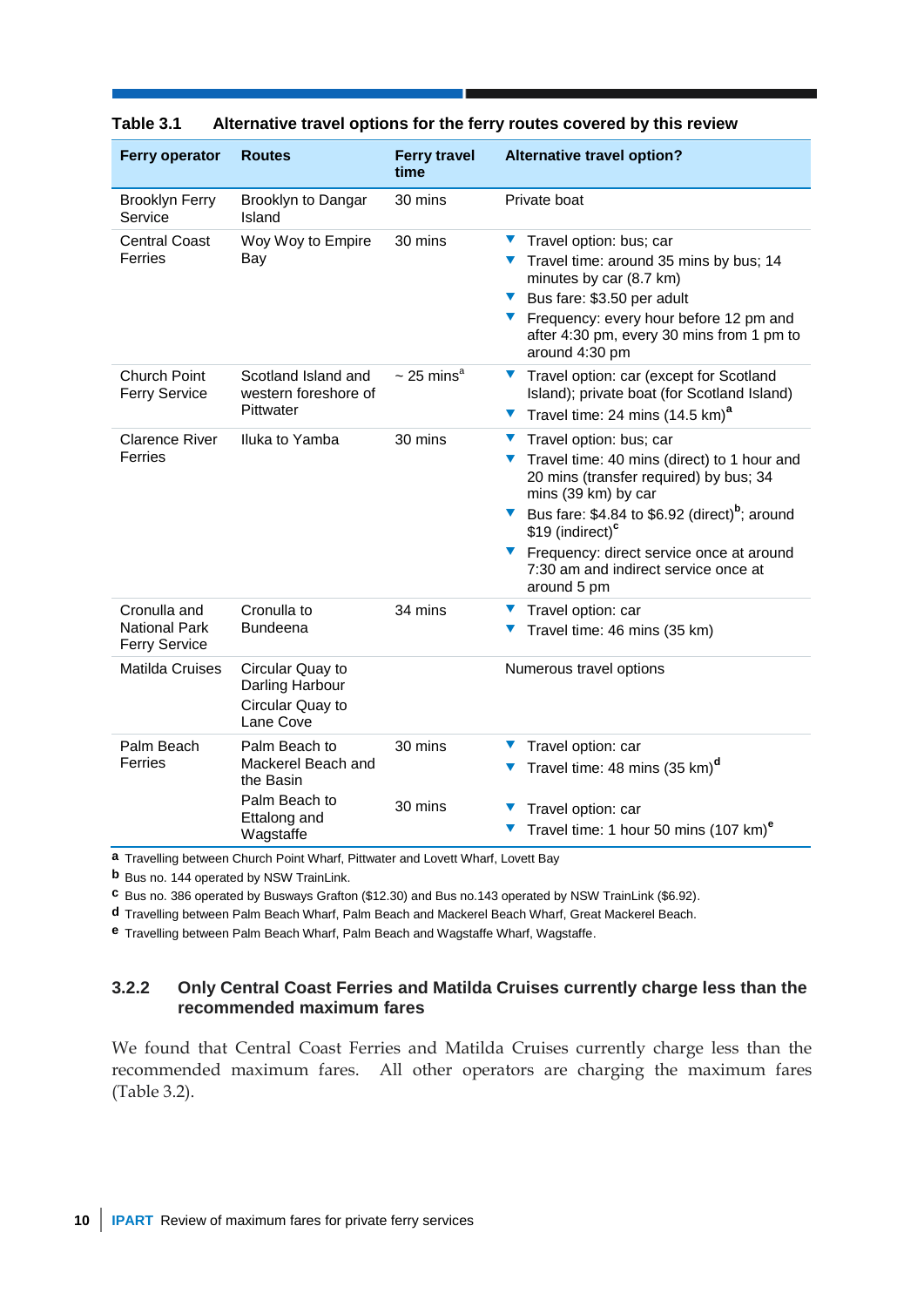| <b>Ferry operator</b>                              | <b>Routes</b>                                            | <b>IPART</b> maximum fare<br>from 1 January 2017 | <b>Actual fare</b> |
|----------------------------------------------------|----------------------------------------------------------|--------------------------------------------------|--------------------|
| <b>Brooklyn Ferry Service</b>                      | Brooklyn to Dangar<br>Island                             | \$7.30                                           | \$7.30             |
| <b>Central Coast Ferries</b>                       | Woy Woy to Empire Bay                                    | \$7.80                                           | \$7.50             |
| <b>Church Point Ferry</b><br>Service               | Scotland Island and<br>western foreshore of<br>Pittwater | \$8.30                                           | \$8.30             |
| <b>Clarence River Ferries</b>                      | Iluka to Yamba                                           | \$8.30                                           | \$8.30             |
| Cronulla and National<br><b>Park Ferry Service</b> | Cronulla to Bundeena                                     | \$6.40                                           | \$6.40             |
| Matilda Cruises                                    | Circular Quay to Darling<br>Harbour                      | \$7.40                                           | \$7.00             |
|                                                    | Circular Quay to Lane<br>Cove                            | \$7.40                                           | \$7.00             |
| <b>Palm Beach Ferries</b>                          | Palm Beach to Mackerel<br>Beach and the Basin            | \$8.10                                           | \$8.10             |
|                                                    | Palm Beach to Ettalong<br>and Wagstaffe                  | \$11.60                                          | \$11.60            |

#### **Table 3.2 Actual fares and maximum fares from 1 January 2017**

**Note:** The single trip adult fares are current as of 16 May 2017.

**Source:** IPART, Review of maximum fares for private ferry services in 2017, December 2016, p 2; Ferry operators' websites.

#### IPART seeks comments on the following

- 1 Do you agree with our assessment of the level of competition on routes covered by private ferry services? If not, why?
- 2 Are there other factors we should consider in assessing competition faced by private ferry services?

#### **3.3 Step 2: Invite ferry operators to propose fares**

In May 2017, we invited all ferry operators to propose fares. We received proposals from all operators except for Clarence River Ferries, which are summarised in Chapter 4.

Based on our assessment of competition in Step 1, we made a preliminary decision that for Central Coast Ferries and Matilda Cruises, a light-handed approach to fare regulation is appropriate. Therefore, we invited each of these operators to propose maximum fares with a brief statement of reasons for its proposal. As these operators face a high level of competition, we considered their proposed fares are most likely to be market-driven and therefore efficient, so it is not necessary to review their costs to determine efficient fares.

For the remaining operators, we decided a more rigorous approach is needed as they face little or no competition. We invited them to propose maximum fares and provide their forecast operating and capital costs and forecast patronage to support their proposals. We will analyse the efficient costs of providing their ferry services and determine efficient fares for the next four years using a building block approach (discussed in Section 3.4 below).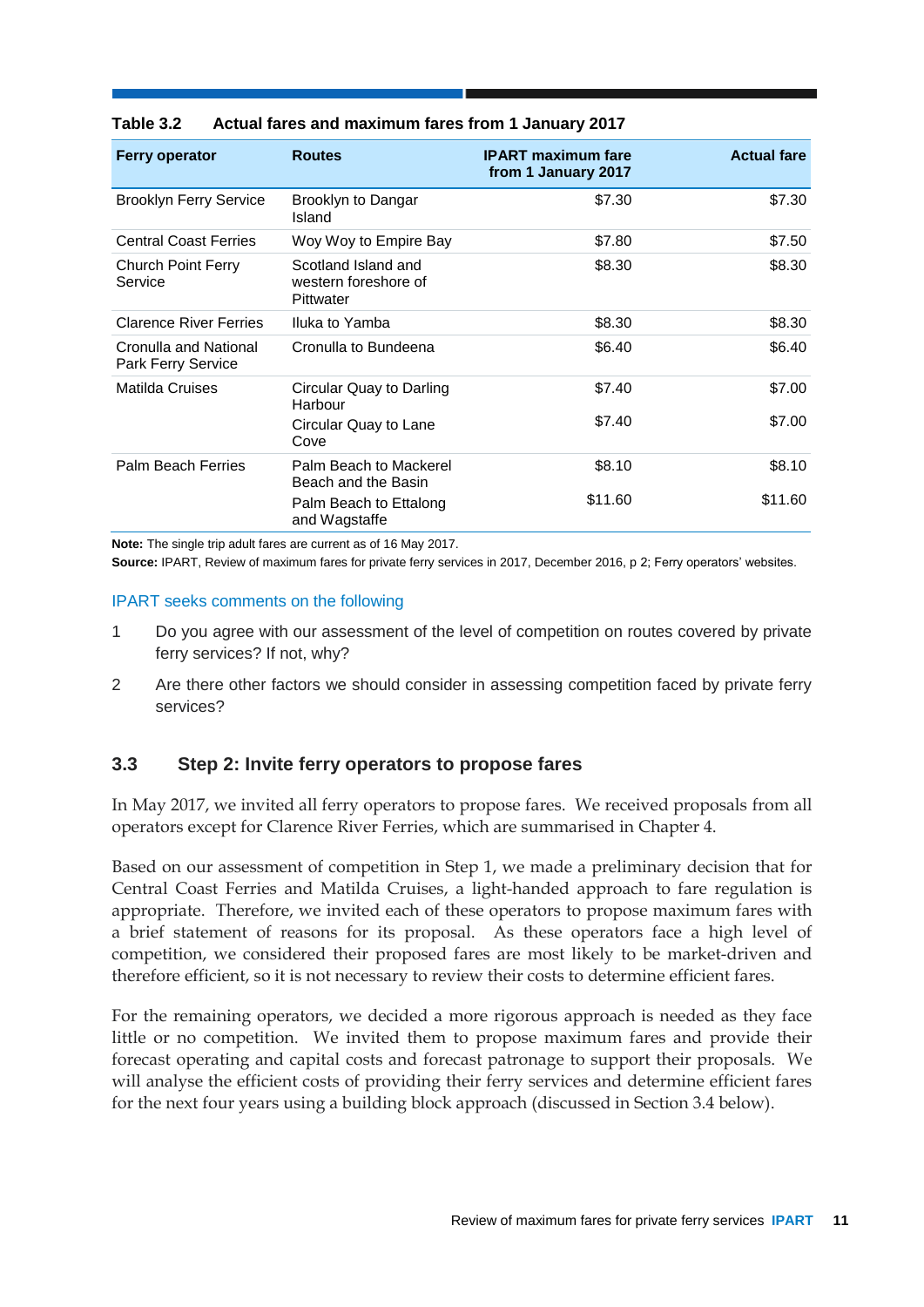Several private ferry operators offer discounted multi-trip tickets. Consistent with our approach in previous reviews, we propose to determine the maximum single adult fare. Therefore, we invited ferry operators to propose fares for a single adult ticket only.

The building block model takes account of both discounted and non-discounted fares, and calculates the efficient fare that allows an operator to earn enough revenue to recover the passengers' share of total efficient costs. If more passengers travel under discounted fares, then (all else equal) the non-discounted fare needs to be higher to ensure the operator recovers its total efficient costs.

Alternatively, we could regulate all fares, including multi-trip tickets, using a weightedaverage price cap (WAPC) approach. Under this approach, each operator would be free to adjust its individual prices as long as the weighted average price change remains within the cap.4 In effect, the current approach of determining the change in the maximum single adult fare is like recommending the upper end of a WAPC. However, when we have consulted on this approach in our previous reviews, stakeholders have not supported us regulating all fares.

## IPART seeks comments on the following

- 3 Do you agree with our preliminary decision to adopt a light-handed approach for Central Coast Ferries and Matilda Cruises, and a more rigorous approach for the remaining five operators? If not, why?
- 4 Do you agree we should determine the maximum fares for an adult single ticket only?

# **3.4 Step 3: Assess pricing proposals**

Our next step will be to assess the pricing proposals. We propose to use an approach for assessing Central Coast Ferries and Matilda Cruises that is different from that for the other ferry operators, in line with our decision to adopt different regulatory approaches.

### **3.4.1 Proposed approach for assessing Central Coast Ferries and Matilda Cruises proposals**

As presented in Chapter 4, we received pricing proposals from Central Coast Ferries and Matilda Cruises.

We propose to assess the pricing proposals submitted by Central Coast Ferries and Matilda Cruises against the matters outlined in Section 2.1 above. Based on this assessment, we will decide whether the proposed fares are reasonable. As discussed in Section 3.1, we do not propose to analyse efficient costs for these ferry operators.

If the proposed fares are reasonable, we propose to accept the operators' pricing proposals and set the maximum fares based on the proposed fares. In setting the four-year price path, we will consider the financial impact on passengers and avoid a sharp increase in fares in

<sup>-</sup><sup>4</sup> For example, if we determined a maximum 3% change in fares, ferry operators would be able to change individual fares (including multi-trip tickets) by more or less than 3% as long as the weighted average change does not exceed 3%.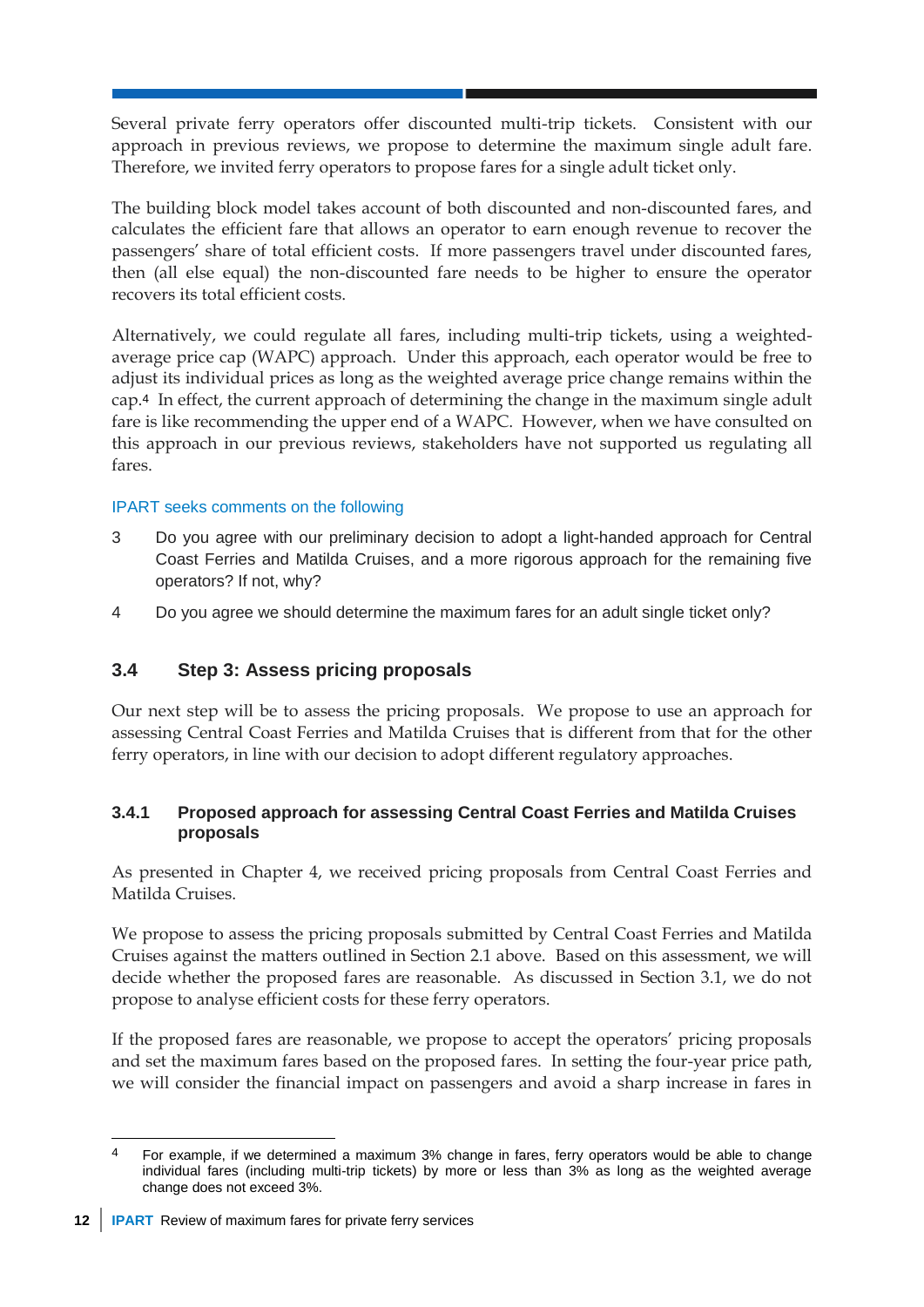any one year. If the proposed fares are considered to be not reasonable, we propose to index the current maximum fares using the change in Consumer Price Index (CPI).

We propose to calculate the change in the CPI using the All Groups index number for Sydney as published by the Australian Bureau of Statistics for the September quarter each year. The change in the CPI in year *t* would be calculated as follows:

$$
\Delta CPI_t = \left(\frac{CPI_{sep,t}}{CPI_{sep,t-1}}\right) - 1
$$

The maximum fares for Central Coast Ferries and Matilda Cruises have not increased since 2014. However, we consider important to ensure these operators are able to increase their fares should their costs increase.

### **3.4.2 Proposed approach for assessing the remaining operators' proposals**

We received pricing proposals from Brooklyn Ferry Service, Church Point Ferry Service, Cronulla and National Park Ferry Service, and Palm Beach Ferry Service. These operators also provided forecast operating and capital costs and forecast patronage for the period from 1 January 2018 to 31 December 2021 on a confidential basis. Clarence River Ferries did not submit a pricing proposal.

We propose to assess these proposals against the matters outlined in Section 2.1 above. In addition, we will examine forecast operating and capital costs and forecast patronage provided by these operators.

We have engaged an external consultant, The CIE, to provide advice on the efficient costs of providing private ferry services over the determination period 2018 to 2021. The CIE will review the ferry operators' forecast operating and capital costs, and assess whether they are reasonably efficient. For Clarence River Ferries, which has not provided cost information, The CIE will undertake benchmarking to estimate the efficient costs. It will consult with all ferry operators including Clarence River Ferries. Operators will have an opportunity to provide further information on costs.

We propose to use The CIE's advice on the efficient costs to estimate efficient fares for each operator. For each operator, this will involve three broad steps:

- 1. Estimating its total efficient costs for each year of the determination period using a building block approach (Appendix B explains this approach).
- 2. Deciding what share of the total efficient costs passengers should pay through fares. To do this, we will subtract from the total efficient costs:
	- a) An amount equal to the government payments the operator receives for providing school travel and concessions tickets, plus any financial viability payments it receives.
	- b) An amount equal to our estimate of the external benefits generated by the use of private ferry services, where this amount is not accounted for by any existing financial viability payments (Section B.2.2 outlines our proposed approach for estimating external benefits).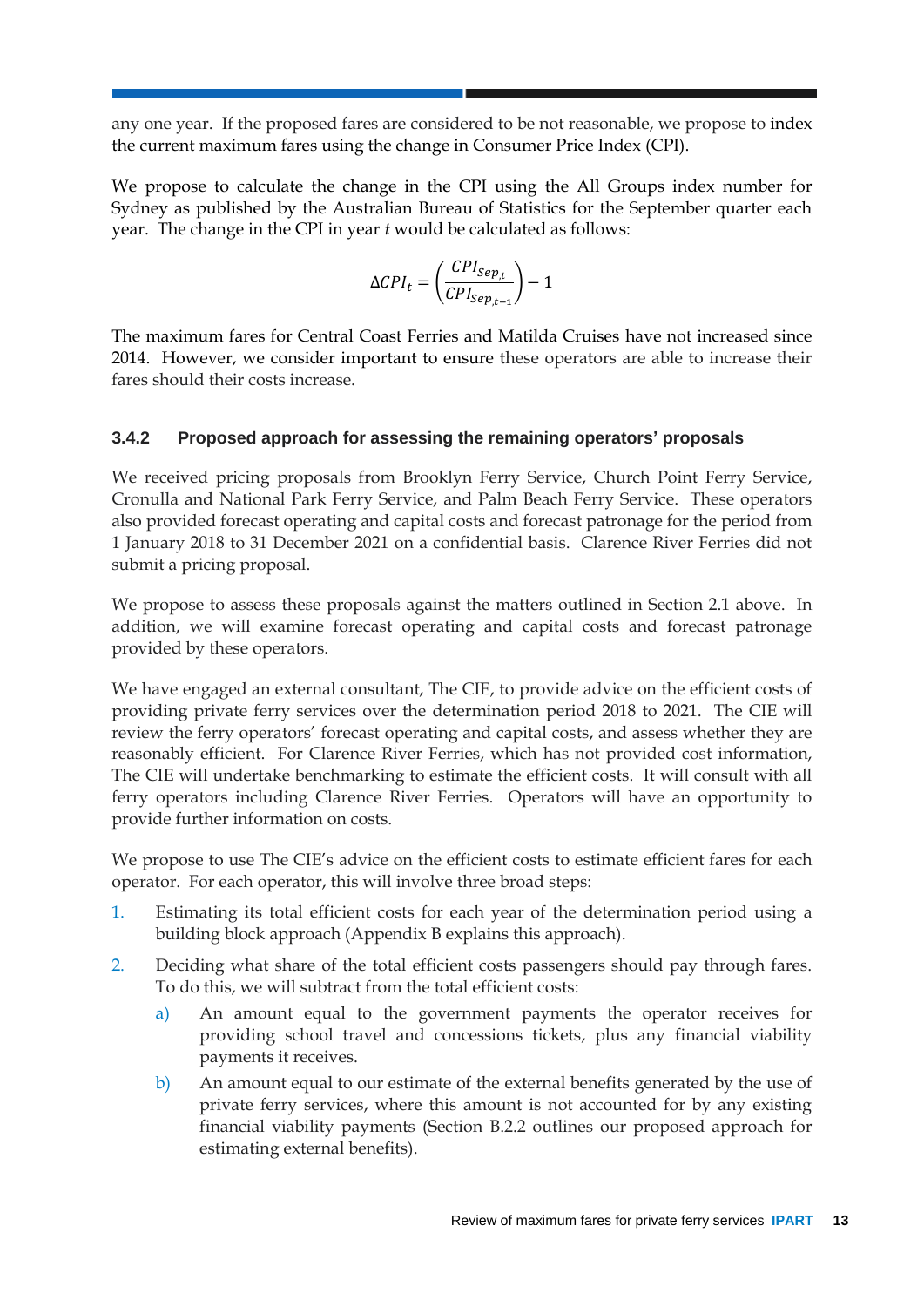3. Calculating the fare for each ferry service that would be required to cover the passengers' share of total efficient costs, based on our forecast estimate of annual patronage (ie, the efficient fare).

We will then compare the efficient fares with the ferry operator's proposed fares. If the proposed fares are **not** materially different from the efficient fares, we propose to accept the pricing proposals and determine maximum fares based on the proposed fares. In setting the four-year price path based on the proposed fares, we will consider the financial impact on passengers and avoid a large increase in fares in one year.

If the proposed fares **are** materially different from the efficient fares, we would provide ferry operators an opportunity to revise their proposed fares. Where we cannot agree to the revised pricing proposals, we propose to apply a decision framework similar to the one we have used in our previous reviews to determine the maximum fares from 2018 to 2021. For example, in our 2016 review:

- We recommended making **no change** to the 2016 maximum fare if the 2016 maximum fare was **the same as or higher than** the 2017 efficient fare from the building block model.
- If the 2016 maximum fare was **below** the 2017 efficient fare, we recommended **increasing** the 2016 maximum fare to the lesser of:
	- the 2017 efficient fare from the building block model, or
	- the 2016 maximum fare plus 10 to 30 cents.

In applying this decision framework, we propose to have regard to the financial impacts of our fare determination on both ferry operators and passengers.

We are consulting on whether we should reduce maximum fares or leave them unchanged if they are higher than our estimated efficient fares. In our previous reviews, where the current maximum fare is below the estimated efficient fare, we recommended leaving the maximum fare unchanged, rather than reducing it. This was to manage the impact on private ferry operators' revenue as they retain fare box revenue.

For Clarence River Ferries, which has not submitted a fare proposal, we will use the best available information plus the advice from The CIE to estimate efficient fares. We then propose to apply a decision framework similar to that discussed above to determine the maximum fares from 2018 to 2021.

## IPART seeks comments on the following

- 5 Do you agree with our proposed approach to assessing proposed fares or estimating efficient fares?
- 6 Should maximum fares be reduced if they are above efficient fares?

# **3.5 Step 4: Determine a risk management mechanism for all operators**

As our review will determine fares for four years, we propose to include a mechanism to manage the risk of a material deviation between ferry operators' forecast and actual costs over this period. Private ferry services are typically small family-run businesses, and have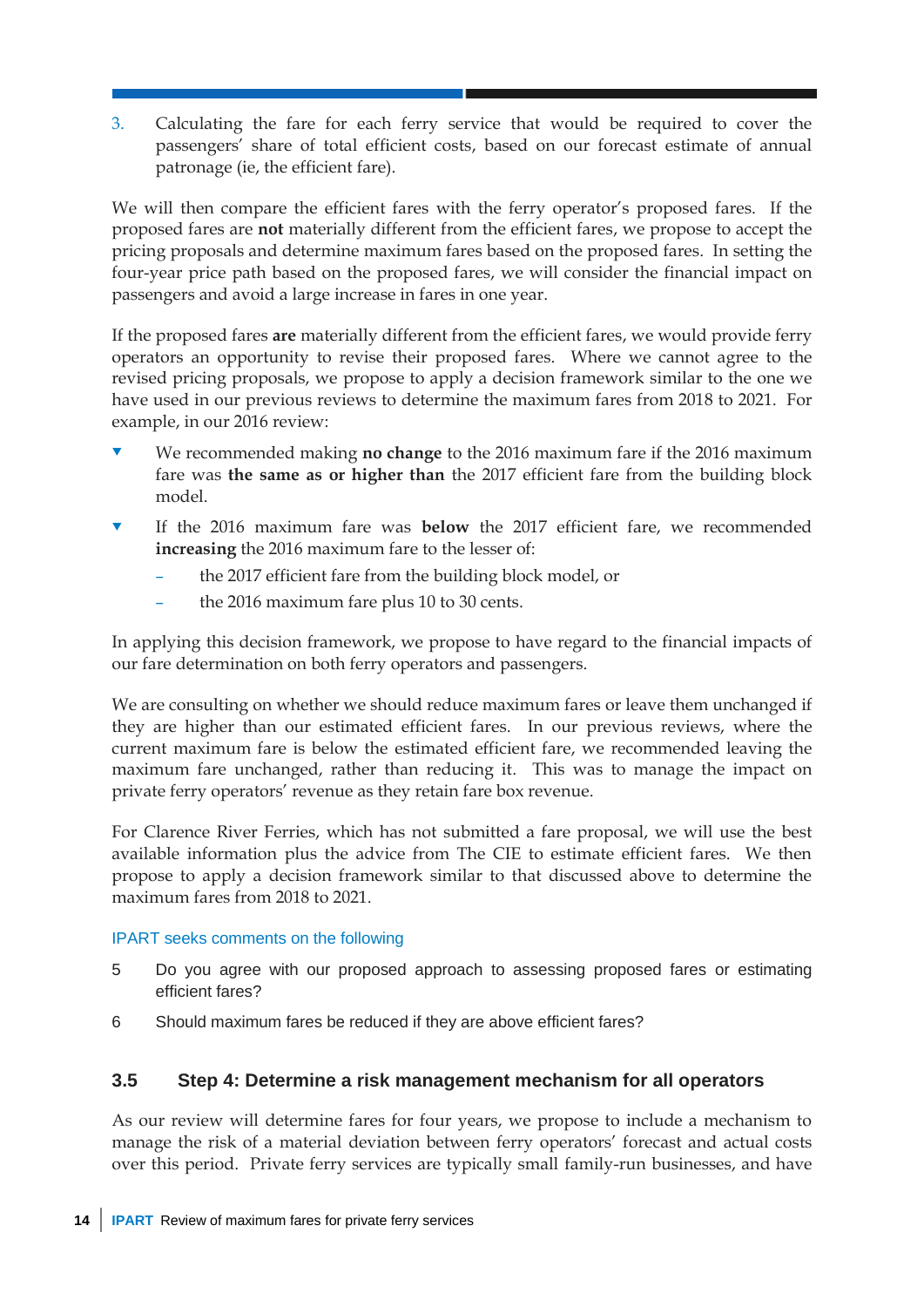limited capacity to hedge against volatility in costs that are outside their control, such as fuel costs. Therefore, we think it is appropriate to put in place a mechanism to manage such risks. Based on our analysis last year, fuel accounts for between 6% and around 16% of the total operating costs of running ferry service depending on the operator.<sup>5</sup>

In our previous reviews, where we set maximum fares based on a ferry cost index, we conducted a mid-year review of fuel costs for private ferries. If fuel costs changed by more than 10% from the average daily diesel price used in adjusting the ferry cost indices at the previous review, we recommended a mid-year fare change in the maximum fares for private ferries.

We consider a similar fare adjustment mechanism is needed to manage the impact of volatility in fuel prices on ferry operators. We propose to use the following formula to adjust fares from the second year of the four-year determination period:

 $\Delta$ MaxFare $_{t+1,i}$  = % of fuel cost $_{t,i}$  \*  $\Delta$ Fuel cost $_{\rm t}$  in excess of  $\,\pm\,10\%$ 

This would mean that each year, we would measure the annual change in fuel costs from the previous year, based on the average diesel price for the 12 months to October. This average would be based on daily average Sydney retail prices supplied by FUELtrac, excluding GST and excise duty. We would then multiply the annual change in fuel costs that exceeds a threshold of ±10% by the proportion of fuel cost in the total operating cost. This would give us the percentage change to apply to the maximum fare for the following year.

For example, if fuel costs have increased by 20%, and fuel accounts for 20% of a ferry operator's total operating costs, we would increase the operator's maximum fare by 2% (ie, the increase in fuel costs that exceeds the threshold of 10% (ie, 10%) multiplied by 20%).

For Central Coast and Matilda Cruises, for which we will not have efficient cost estimates, we could approximate the proportion of fuel costs based on the average proportion of fuel costs of all other operators.

## IPART seeks comments on the following

- 7 Do you agree with our proposed approach for adjusting maximum fares based on the change in fuel costs? Do you agree the threshold of  $\pm$ 10% is reasonable?
- 8 Are there any costs, other than fuel cost, which are outside the control of ferry operators that we should account for in designing risk management mechanisms?

<sup>-</sup>5 IPART analysis.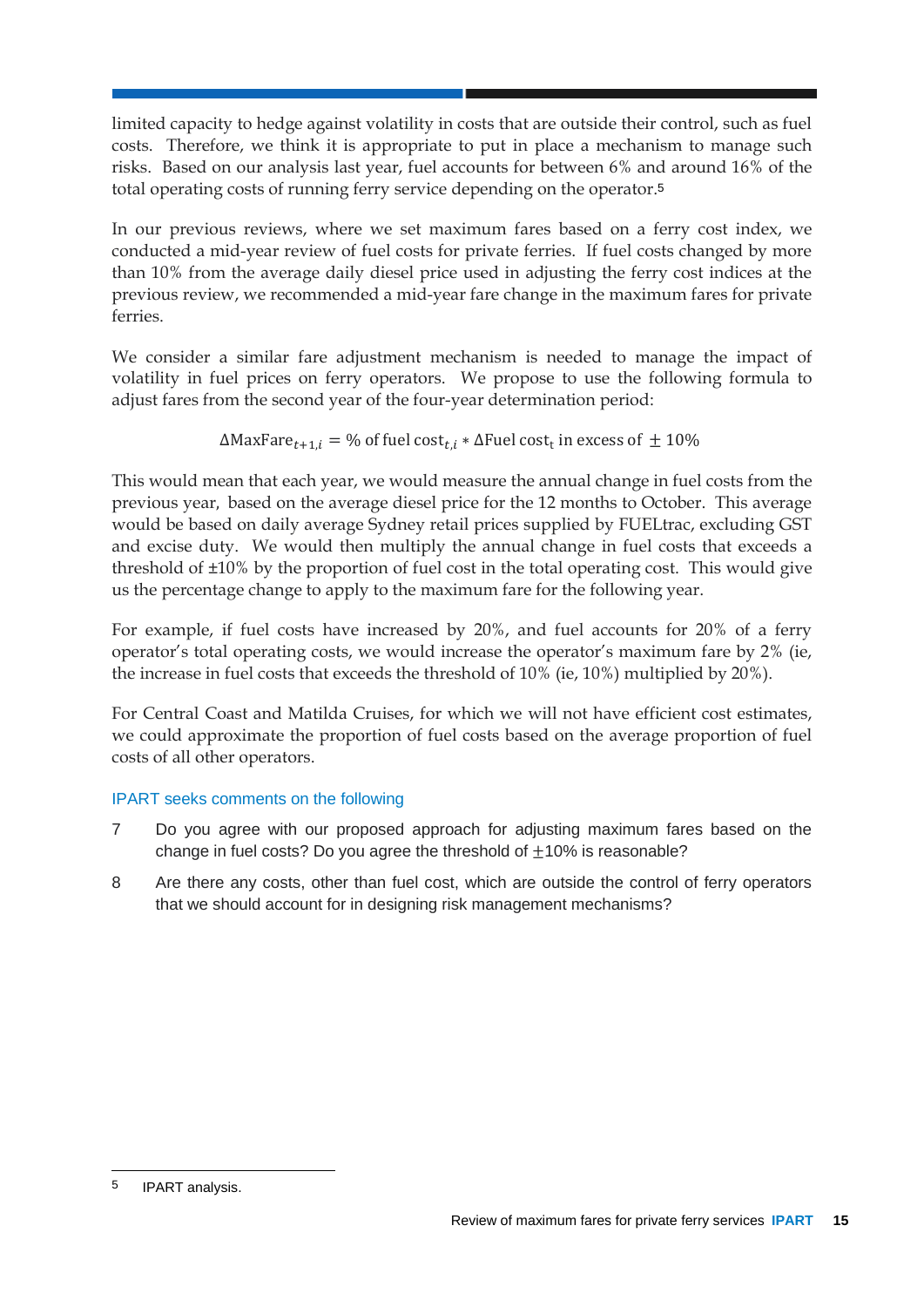# 4 Ferry operators' pricing proposals

As discussed in Chapter 3, the second step in our approach is inviting ferry operators to propose fares for the period from 1 January 2018 to 31 December 2021. In this chapter, we provide a summary of ferry operators' pricing proposal and discuss our proposed next step.

# **4.1 Pricing proposals from ferry operators**

In May we invited ferry operators to propose fares for their regulated ferry services, and received pricing proposals from six ferry operators.

Central Coast Ferries and Matilda Cruises proposed that for the next four years their respective maximum fares increase by the change in the CPI. Matilda Cruises notes that fares for Sydney Ferries will increase by 2.4% from 3 July 2017.

Of the five remaining private ferry operators, we received pricing proposals from:

- Brooklyn Ferry Service
- Church Point Ferry Service,
- Cronulla and National Park Ferry Service, and
- Palm Beach Ferries.

Table 4.1 presents the ferry operators' fare proposals. Brooklyn Ferry Services proposed to increase its current maximum fare by 30 to 40 cents each year until 2020.6 Its pricing proposal did not include a proposed fare change for 2021. Cronulla and National Park Service proposed to increase its current maximum fare by 10 cents each year. Church Point Ferry Service proposed to increase its current maximum fare by 30 to 35 cents each year. Palm Beach Ferries proposed to increase its current maximum fares by 50 cents from January 2018 then a 30 cents increase in each of the remaining years. These operators also provided confidential forecast operating and capital costs and forecast patronage to support their pricing proposals.

-

<sup>6</sup> Brooklyn Ferry Service did not provide a fare proposal for 2021.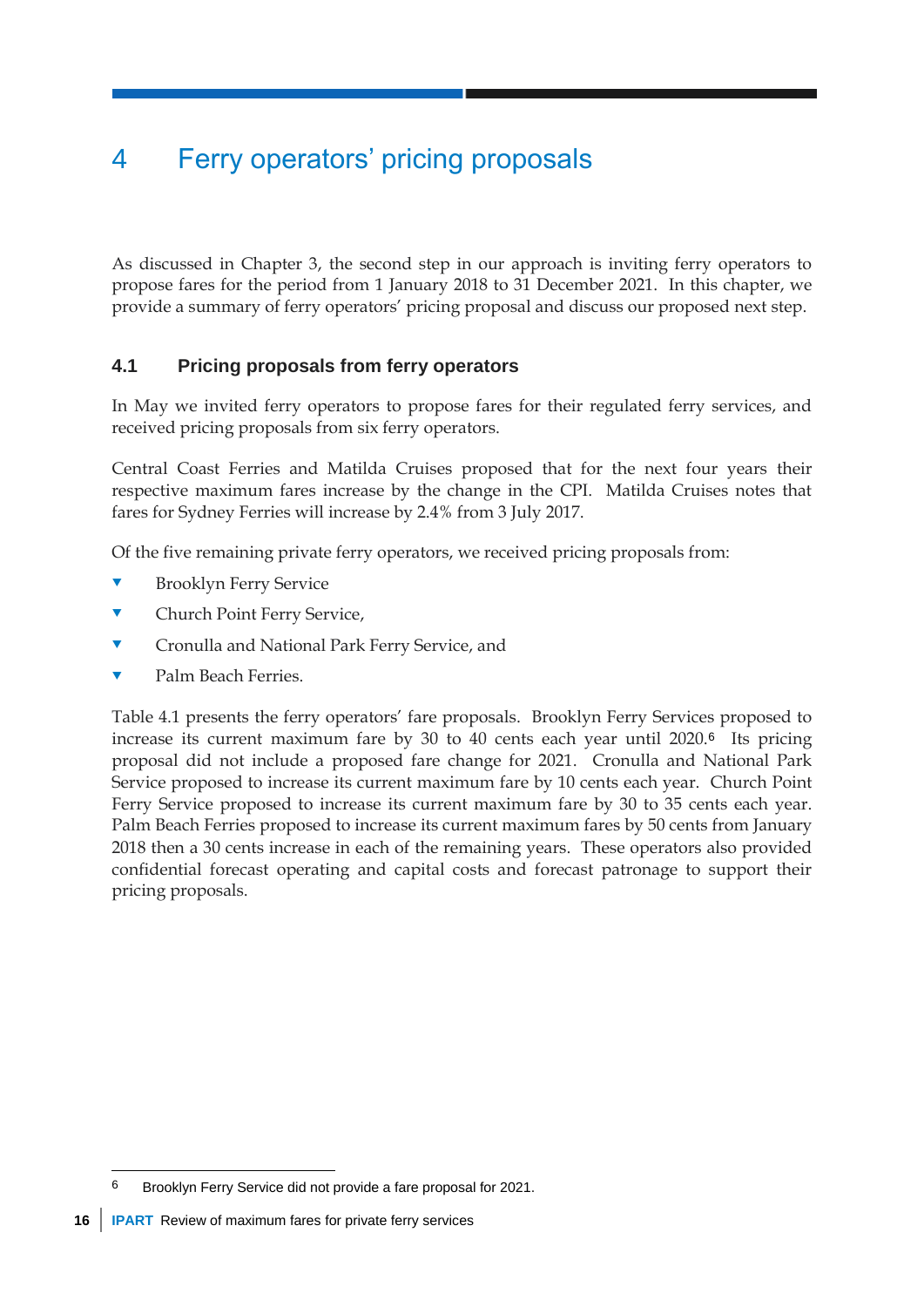| <b>ZUZ I (DIIUIIIIIIAI, IIIUIUUIIIY UJ I J</b>                  |                                   |             |                       |             |                           |
|-----------------------------------------------------------------|-----------------------------------|-------------|-----------------------|-------------|---------------------------|
|                                                                 | <b>Current</b><br>maximum<br>fare | 2018        | 2019                  | 2020        | 2021                      |
| <b>Brooklyn Ferry Service</b>                                   | \$7.30                            | \$7.60      | \$8.00                | \$8.40      | Not provided <sup>a</sup> |
| <b>Central Coast Ferries</b>                                    | \$7.80                            | <b>ACPI</b> | ∆CPI                  | <b>ACPI</b> | ∆CPI                      |
| <b>Church Point Ferry Service</b>                               | \$8.30                            | \$8.65      | \$9.00                | \$9.40      | \$9.70                    |
| <b>Clarence River Ferries</b>                                   | \$8.30                            |             | Did not propose fares |             |                           |
| Cronulla and National Park<br>Service                           | \$6.40                            | \$6.50      | \$6.60                | \$6.70      | \$6.80                    |
| Matilda Cruises - Circular<br>Quay to Darling Harbour           | \$7.40                            | <b>ACPI</b> | <b>ACPI</b>           | <b>ACPI</b> | <b>ACPI</b>               |
| Matilda Cruises - Circular<br>Quay to Lane Cove                 | \$7.40                            | <b>ACPI</b> | <b>ACPI</b>           | ∆CPI        | <b>ACPI</b>               |
| Palm Beach Ferries - Palm<br>Beach to the Basin                 | \$8.10                            | \$8.60      | \$8.90                | \$9.20      | \$9.50                    |
| Palm Beach Ferries - Palm<br>Beach to Ettalong and<br>Waɑstaffe | \$11.60                           | \$12.10     | \$12.40               | \$12.70     | \$12.90                   |

### **Table 4.1 Ferry operators' proposed maximum fares from January 2018 to December 2021 (\$nominal, including GST)**

**a** Brooklyn Ferry Service did not provide a fare proposal for 2021.

**Source:** Ferry operators' pricing proposals.

#### IPART seeks comments on the following

- 9 For Central Coast Ferries and Matilda Cruises, do you agree with their proposals to increase maximum fares each year by the change in the CPI?
- 10 Do you agree with the proposed maximum fares from Brooklyn Ferry Service, Church Point Ferry Service, Cronulla and National Park Ferry Service and Palm Beach Ferries? If not why?
- 11 As Clarence River did not propose fares, do you agree that we should estimate efficient fares and then use our decision framework (see Section 3.4.2) to determine the maximum fares?

## **4.2 Our proposed next step**

We will assess the ferry operators' pricing proposals based on the approach discussed in Section 3.4. We will consider stakeholders' submission to this Issue Paper and our further analysis of the matters we are required to consider under our referral before making our draft fare determination in September. All stakeholders including ferry operators will have a further opportunity to provide comment on our draft decision.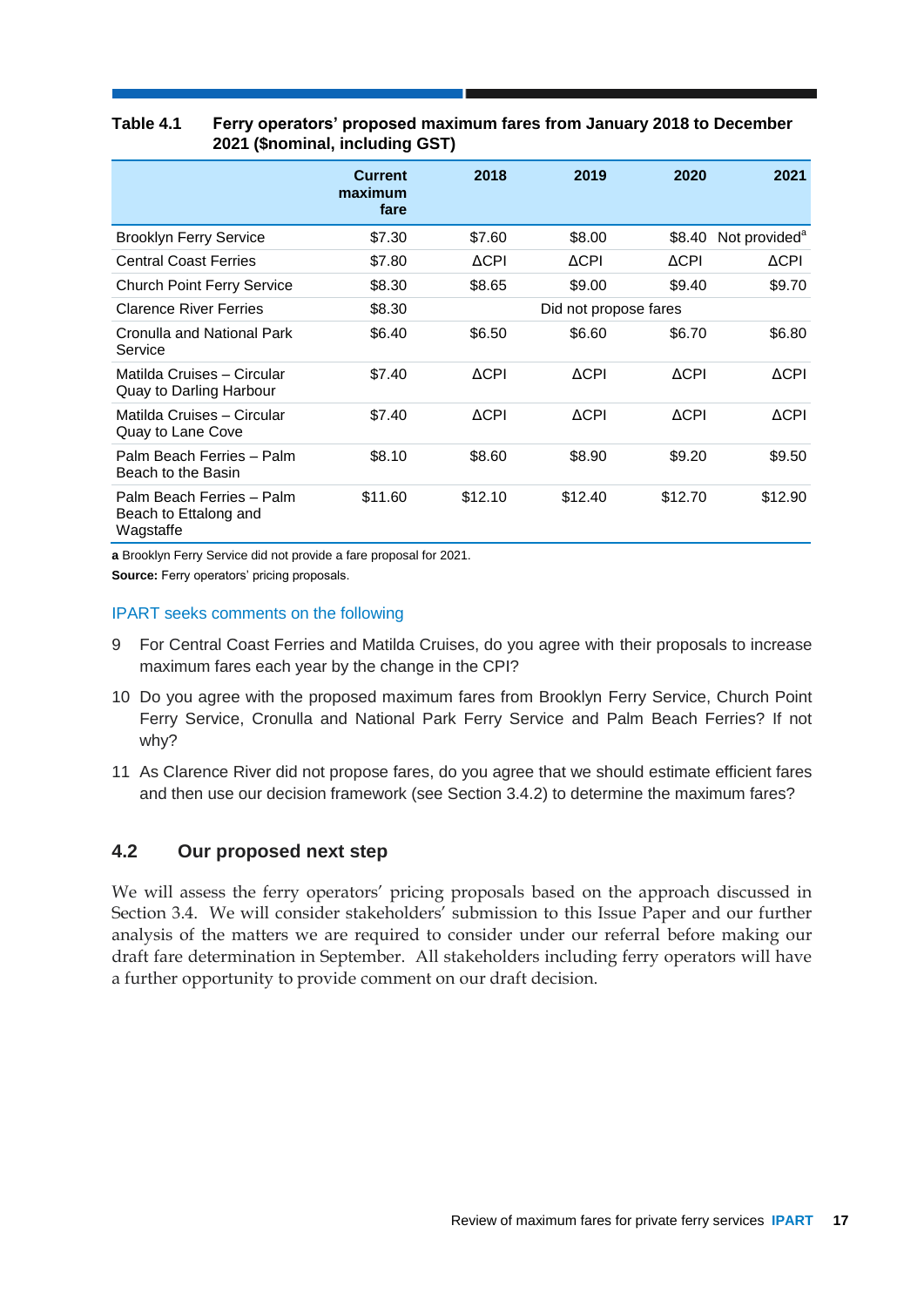**Appendices**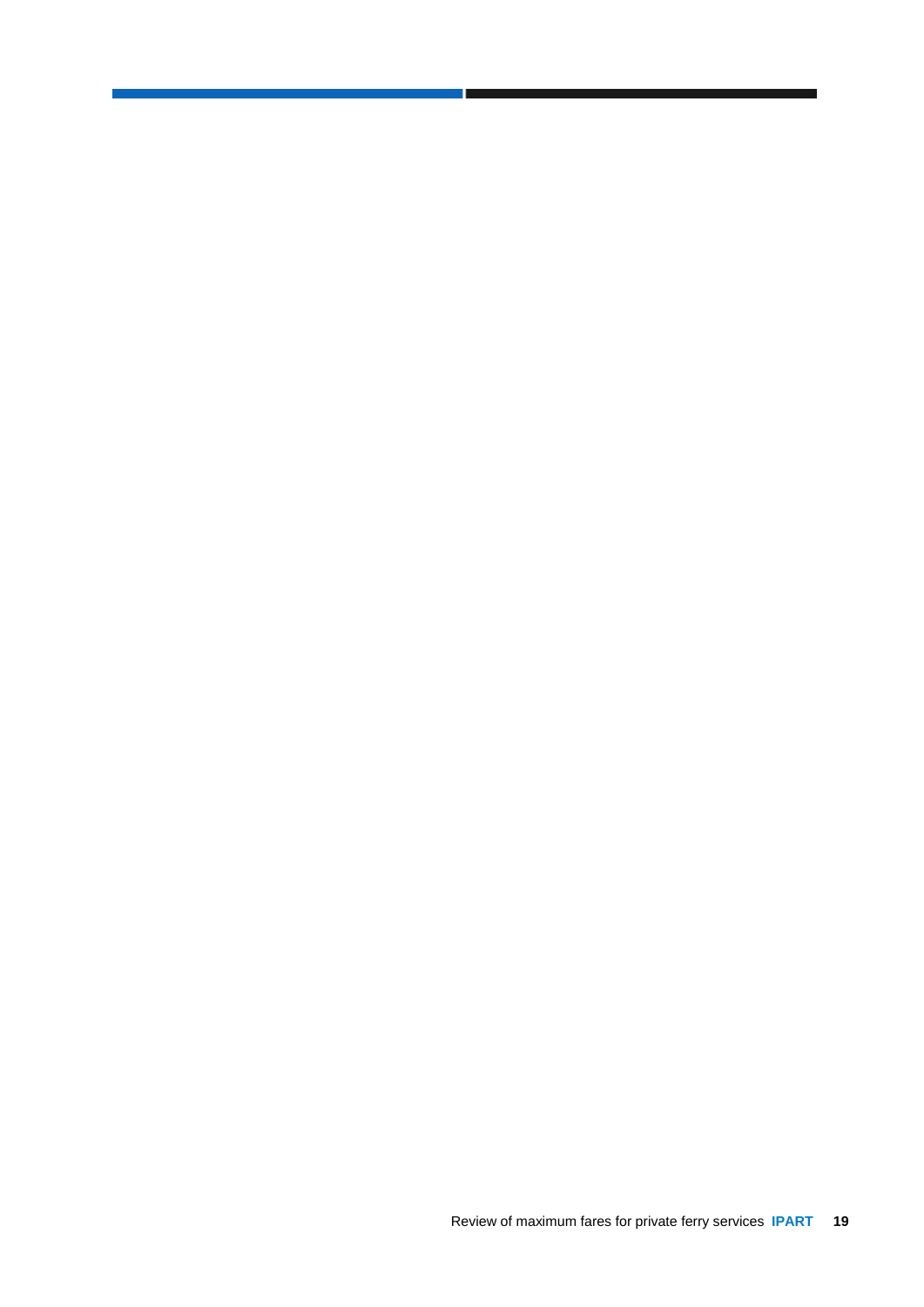# A Referral for the review



#### Passenger Transport Act 2014 Section 123(1) (a)

#### Referral

I, the Hon Andrew Constance MP, Minister for Transport and Infrastructure, with the approval of the Hon Gladys Berejiklian MP, Premier of New South Wales and the Minister administering the Independent Pricing and Regulatory Tribunal Act 1992, under section 123(1) (a) of the Passenger Transport Act 2014, refer to the Independent Pricing and Regulatory Tribunal (IPART) the following matter for determination:

Appropriate maximum fares for private ferry services for the four-year period starting 1 January 2018.

In addition to the matters contained in section 124 of the Passenger Transport Act 2014, the following specified matters are referred to IPART under section 123(2) (b) of the Passenger Transport Act 2014 for consideration in undertaking this investigation:

. The pricing of competing modes for private forry corvices, including the pricing of Sydney Ferries' fares.

IPART is to publish a draft report and determination as soon as practicable but no later than 15 September 2017.

IPART is to submit its final report and determination under this referral to the Minister for Transport and Infrastructure as soon as practicable but no later than 15 December 2017, or such later date as notified in writing by the Minister.

Signed: The Hon Andrew Constance MP Minister for Transport and Infrastructure

Date:

 $14/5$   $|10|$ 

Signed: The Hon Gladys Berejiklian MP **NSW Premier** 

Date: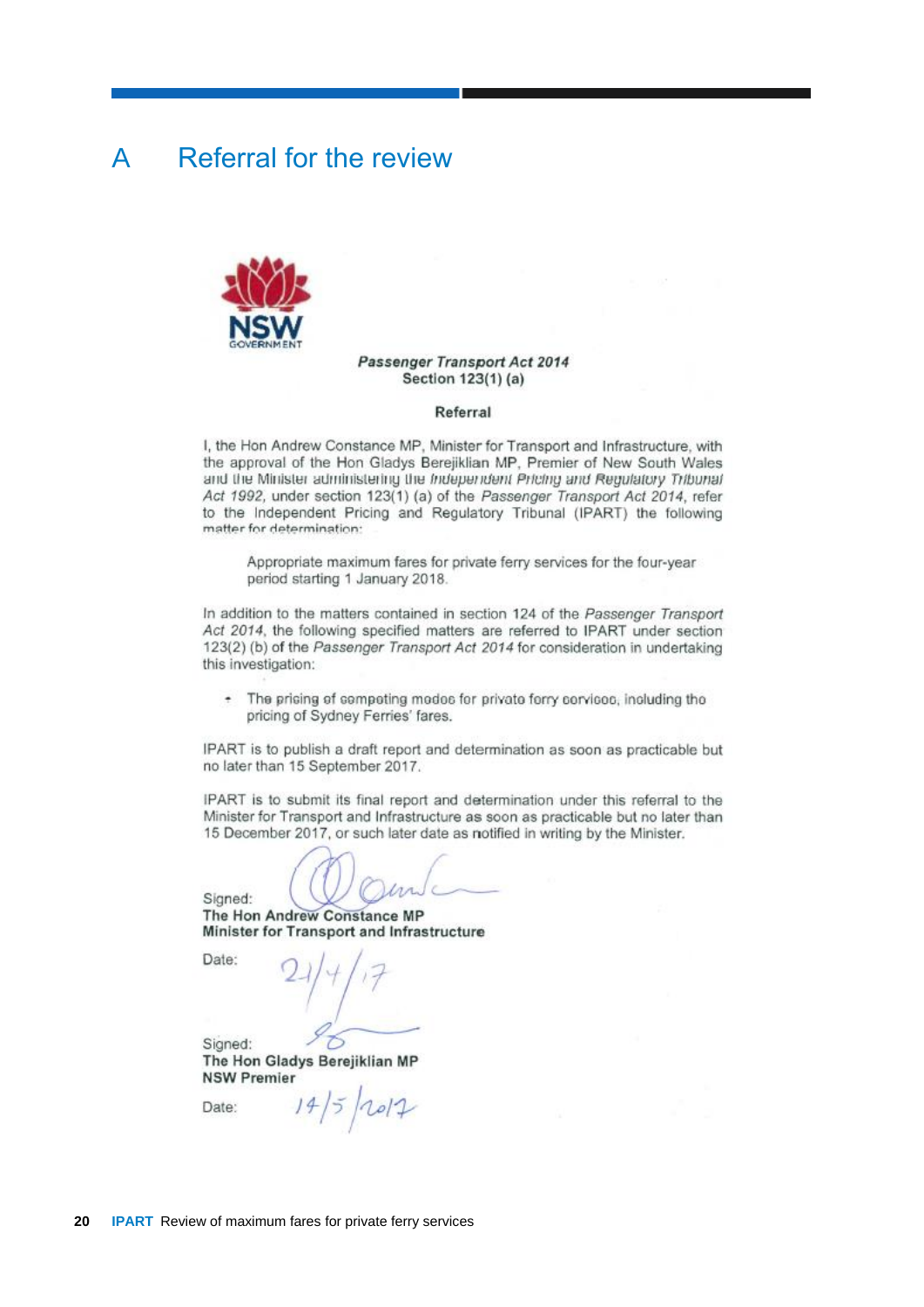# B IPART building block approach

As discussed in Chapter 3, we propose to estimate the total efficient costs of ferry services (except those provided by Matilda Cruises and Central Coast Ferries) by using a building block approach in each year of the four years period commencing 2018.

## **B.1 How we estimate the total efficient costs for contracted ferry services**

The building block approach is commonly used by IPART and other regulators to estimate the total revenue a business needs to generate to recover the efficient costs of providing the regulated services to the required standard over the price determination period.

The building block approach typically includes the following components:

- an efficient level of operating expenditure (operating, maintenance and administration expenses)
- an allowance for a return on assets that ferry operators used to provide the contracted services
- an allowance for a return of those assets (depreciation), and
- an allowance for tax and working capital.

We have engaged The CIE to provide advice on the efficient costs of providing private ferry services over the period 2018 to 2021. Under the private ferry service contracts, operators receive payments for providing school travel and concession tickets and some receive viability payments. In our previous review, we subtracted these payments from the total efficient costs in determining the maximum fare for the individual ferry services. For this review, we propose to follow the same approach which is discussed in more detail below.

Figure B.1 summarises our building block approach.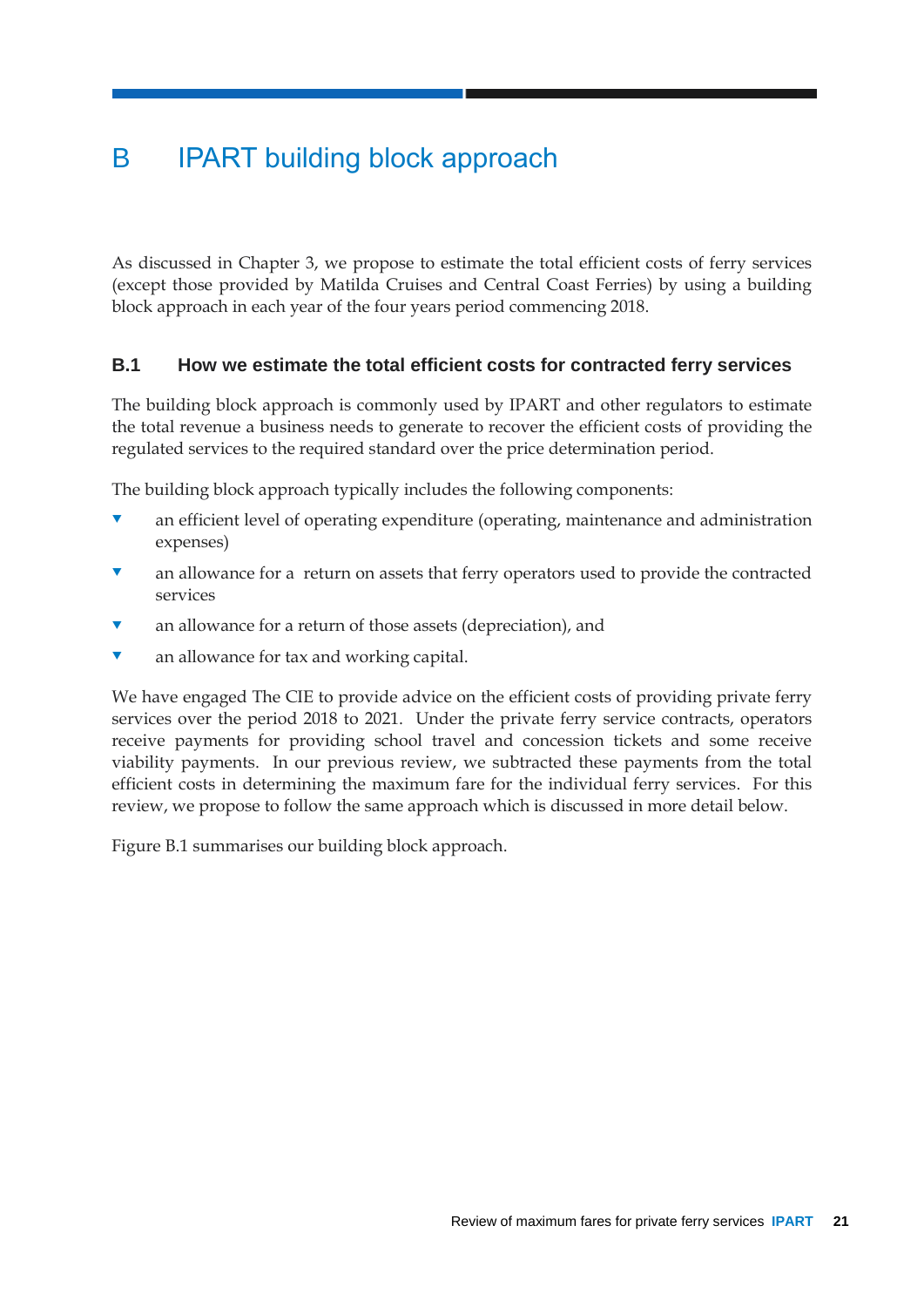



**Note:** Our building block model also includes allowances for regulatory taxation and working capital. These are not shown in the figure because they represent a small proportion of the total revenue requirements for private ferries. The figure is not to scale.

## **B.1.1 Efficient operating expenditure**

As in previous reviews, we propose that efficient operating expenditures include labour costs, fuel, insurance, repairs and maintenance, berthing and mooring fees and 'other costs' including but not limiting to cash collection costs, office rent, communication costs, financial services, external consultants and advertising.

To assist us in estimating these costs, we have engaged an external consultant, The CIE, to review the total efficient operating and capital costs each operator would need to incur to provide the contracted level of services for the next four years.

## **B.1.2 Efficient capital expenditure**

As in previous reviews, we propose to assess the efficient capital expenditure for this review. Vessels represent the largest proportion of capital expenditure incurred by private ferry operators. As in previous reviews we will also include allowances for ferry refurbishment and engine replacement.

In the 2014 review, we decided that an initial Regulatory Asset Base (RAB) should consist of the depreciated replacement cost of a main ferry or ferries and 50% of the depreciated replacement cost of a spare ferry. We included 50% of the value of the spare ferry as this can be used to earn other income, for example charter cruises. We propose to continue with the same approach for the 2017 review.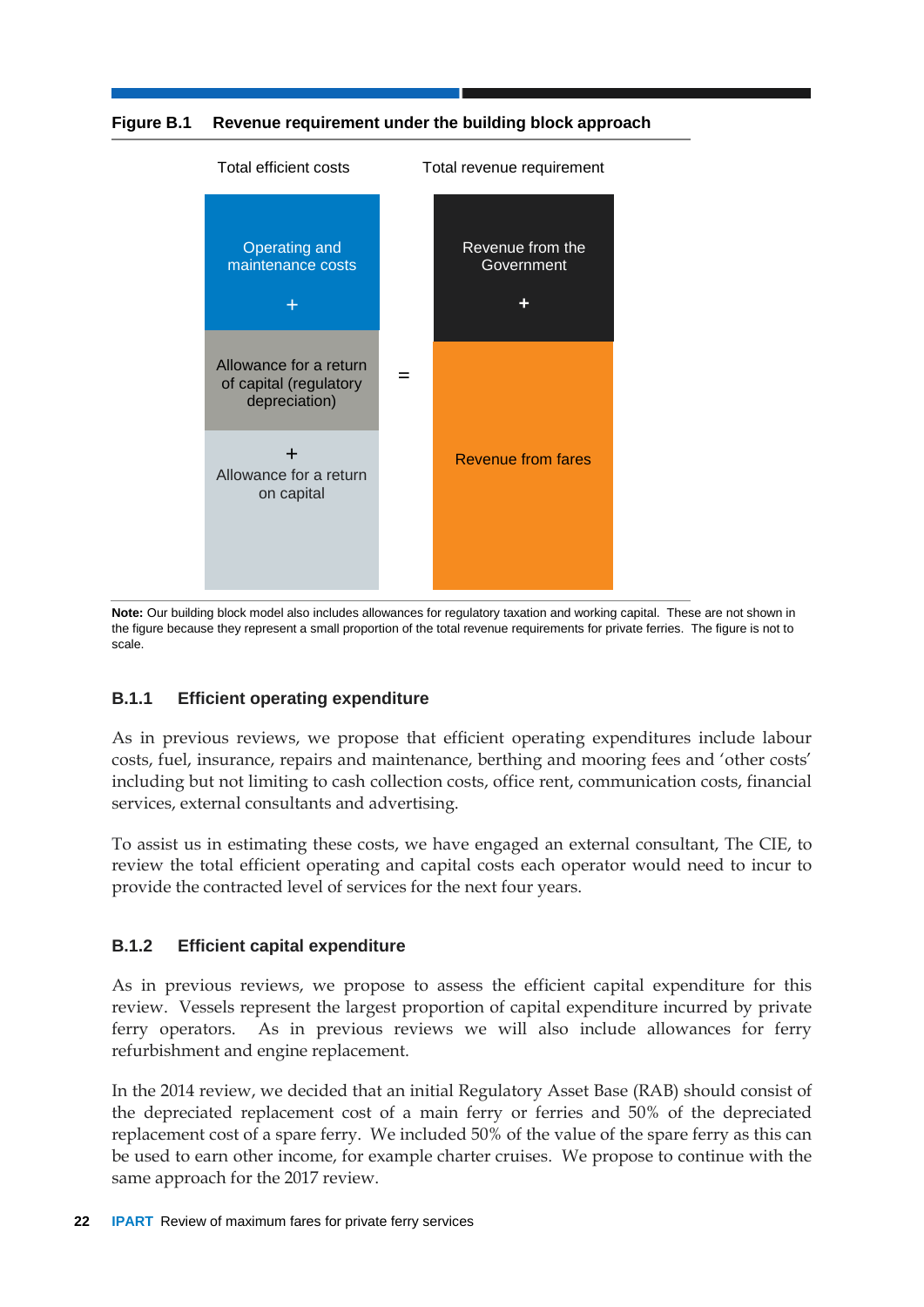# **B.1.3 Rolling forward the regulatory asset base at end of 2017**

In our review in 2014 we included capital expenditure to replace very old ferries for some operators. Although they were not planning any ferry replacement we considered that it was prudent to do so as the old ferries were utilised far beyond their conventional useful economic lives. As a result, the efficient prices that we recommended for 2015 to 2017 provided for operators to replace old ferries although some did not incur these costs.

For this review, we consider reasonable to roll forward the asset base of the contracted ferry services at the close of 2017 to the new price setting period commencing 1 January 2018.

# **B.1.4 Allowance for a return on assets**

The allowance represents the opportunity cost of assets that ferry operators invest in to provide the contracted ferry services (such as ferry, wharf infrastructure, office accommodation and equipment).

To calculate this allowance, we will 'roll forward' the value of the asset base each year and take into account any new capital expenditure incurred by ferry operators over the determination period and multiply the value of the asset base in each year by the rate of return as discussed in Appendix C.

# **B.1.5 Allowance for a return of assets (depreciation)**

This allowance recognises that through the provision of the services, the ferries and other assets will wear out over time, and therefore operators need to recover the cost of the assets over their lives. To calculate this allowance, we will continue to use the standard economic asset lives of 25 years for 'slow'<sup>7</sup> ferries and 15 years for 'fast' ferries and the depreciation method we used in previous reviews.

# **B.1.6 Working capital and regulatory taxation**

We also include in the total efficient costs allowances for regulatory taxation and working capital which represent a small proportion of the total efficient costs.

# **B.2 Determining passengers' share of total efficient costs**

Once we determine the total efficient costs using a building block model, one of the decisions we need to make is how much of the total efficient costs should be paid by the passengers through fares. We will then calculate the efficient fare for each private ferry service that would be required to cover the passengers' share of total efficient costs based on our forecast estimate of annual patronage taking into account patronage under different types of tickets (eg, adult, child and concession tickets) based on information from ferry operators, where available, and TfNSW.

<sup>-</sup>7 'Slow' ferry refers to ferries operating at an average speed of less than 10 knots and 'fast' ferry refers to ferries operating at an average speed of 18 to 20 knots.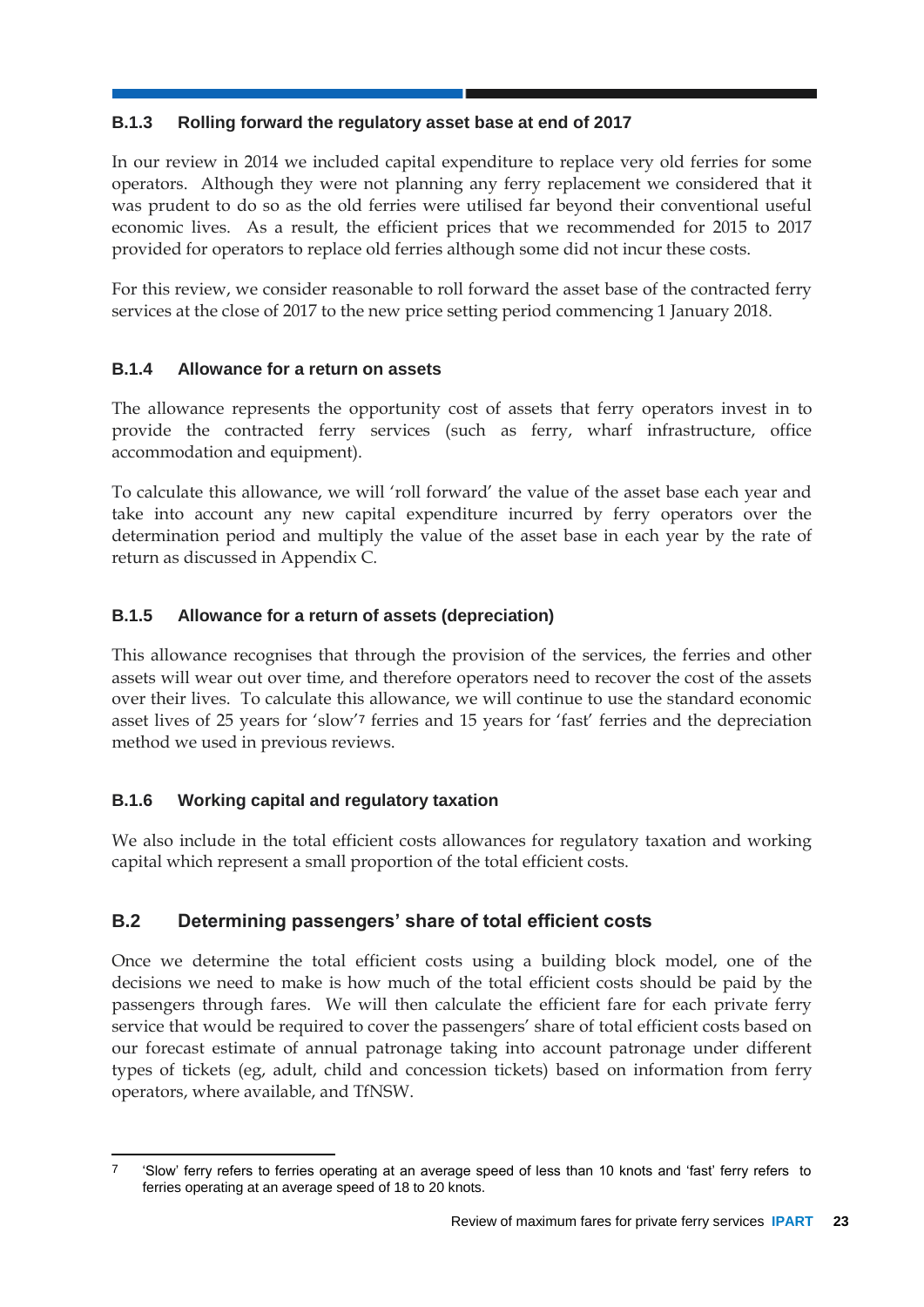### **B.2.1 Government payments for school travel and concession tickets and viability payments**

Under the private ferry contracts, operators receive government payments for providing school travel and concessions tickets. In addition, some operators receive financial viability payments. As in previous reviews, we will subtract the amount of these Government payments from the total efficient costs to be recovered from fares, which are estimated using the building block approach.

# **B.2.2 External benefits**

When a person chooses to use a public transport service there are costs and benefits to that person, and to the wider community (including other users of public transport). In the context of this review, people can choose between public and private transport (eg, private ferry and private cars or boats). If private ferry services benefit the whole community, not only the people who use them, a portion of the total efficient costs should be paid by the NSW community as a whole through the Government subsidy. Some operators are already receiving a form of subsidy through financial viability payments as discussed above.

Our approach to estimating external benefits of private ferries firstly involves identifying ferry services where there are likely to be external benefits, the main external benefit being avoided road congestion. Our estimate also includes avoided air pollution and greenhouse gas pollution, avoided road accidents and the health benefits associated with walking or cycling to or from public transport and the external cost – the costs of raising funds to subsidise public transport (see Box B.1).

In past reviews we did not estimate external benefits for Brooklyn Ferry Service, Church Point Ferry Service and Clarence River ferry service. These ferries provide a service to islands and/or are located in areas where there are unlikely to be external benefits associated with avoided road congestion. There may be some external benefits (mainly avoided road congestion) associated with the Palm Beach (Ettalong), Cronulla and Central Coast Ferry services.

In our 2016 review, we found that our estimate of external benefits associated with using these private ferry services is less than the financial viability payments received by Central Coast, Cronulla and Palm Beach Ettalong ferry services. Therefore, we did not consider there were any external benefits, in addition to the current viability payment, that need to be accounted for in our building block model.

We propose to adopt the approach we used in our review last year to quantify the value of external benefits and determine any external benefits that need to be accounted for in our building block model. Consistent with our review last year, we will identify ferry services where there are likely to be external benefits, and estimate the value of annual external benefits based on our estimate of the net external benefit for Sydney Ferries. In particular, we will estimate the value of external benefits by:

 estimating the amount of patronage in the peak period as the proportion of daily commuter services to total daily services multiplied by total annual patronage, and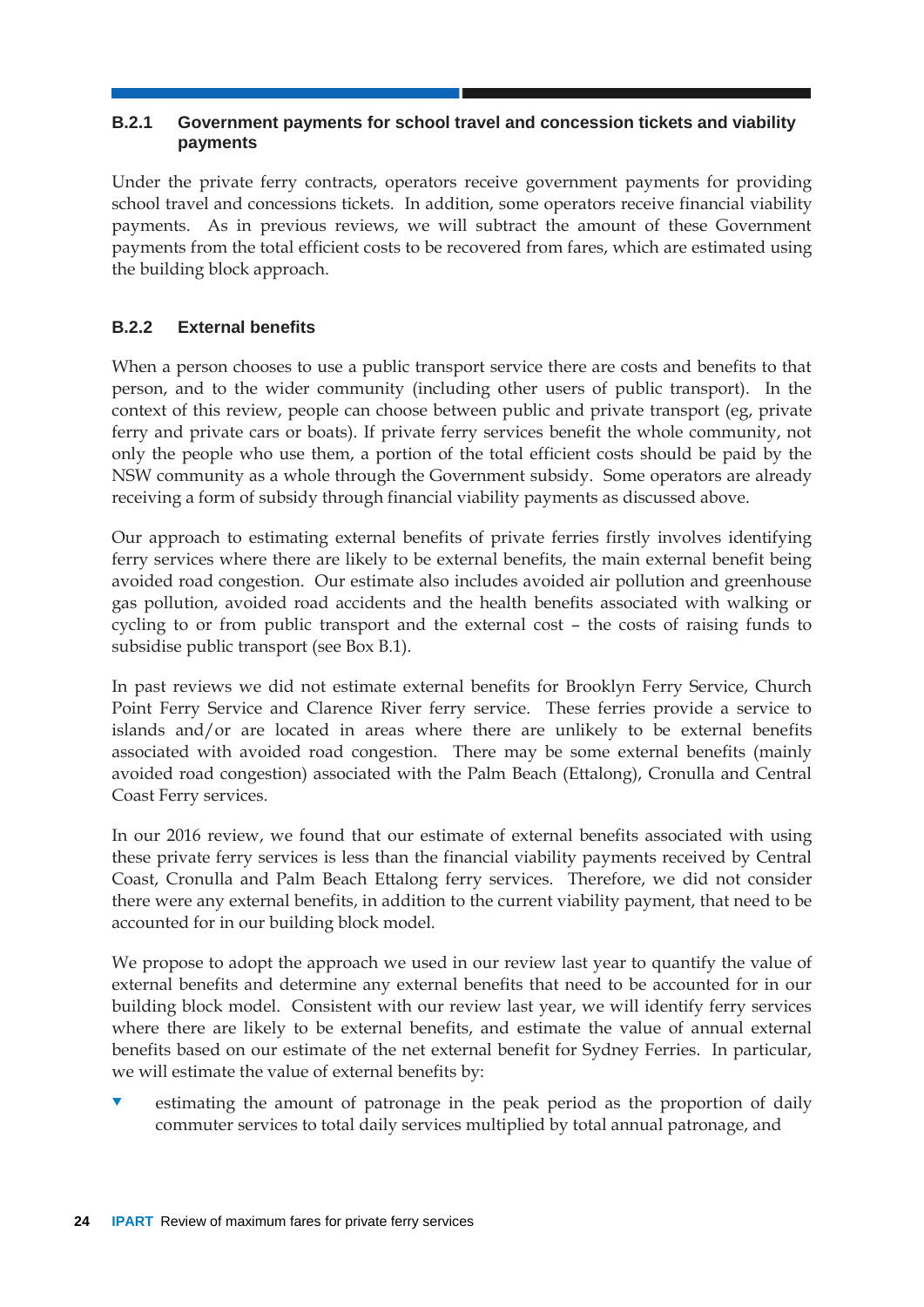multiplying those journeys taken during the peak period by the estimate of net external benefits of \$0.94 per passenger journey for Sydney Ferries. We used the same estimate in our last review.<sup>8</sup>

We will then compare our estimate of the external benefits associated with private ferry use to the government subsidy that the operators receive.

### **Box B.1 External costs and benefits of transport**

All motorised forms of transport impose external costs, including private transport (car, motorbike, truck) and public transport (train, bus, ferry, light rail). These costs include pollution (air pollution, greenhouse gases and noise), some accident costs, and costs associated with traffic congestion. They are borne by society through poorer health, higher mortality, medical costs, emergency services costs, and lower productivity.

But the size of these costs differs by form of transport and the context in which it is used. When people use public transport where it has lower external costs than the alternative transport options, some external costs are 'saved'. These saved costs are known as the 'external benefits' of public transport.

**Source:** IPART, *Finding the best fare structure for Opal – Issues Paper*, July 2015, p 14.

# **B.3 Forecasting patronage**

Patronage forecasts are key input into the building block model. All else equal, higher forecast patronage leads to lower fare increases, because passengers' share of total efficient costs will be recovered from a higher number of passengers.

In the 2014 review we estimated forecast patronage based on an average of the previous three years' patronage levels. We then updated our forecast patronage each year based on new patronage information provided by operators and TfNSW.

As discussed in Chapter 3, we invited all private ferry operators except for Central Coast Ferries and Matilda Cruises to provide their forecast patronage to support their pricing proposals. We will review this information and consider whether the average patronage over the most recent three years (where available) remains a reasonable guide to future patronage.

<sup>-</sup>8 IPART, *Review of maximum fares for private ferry services in 2017*, p 32.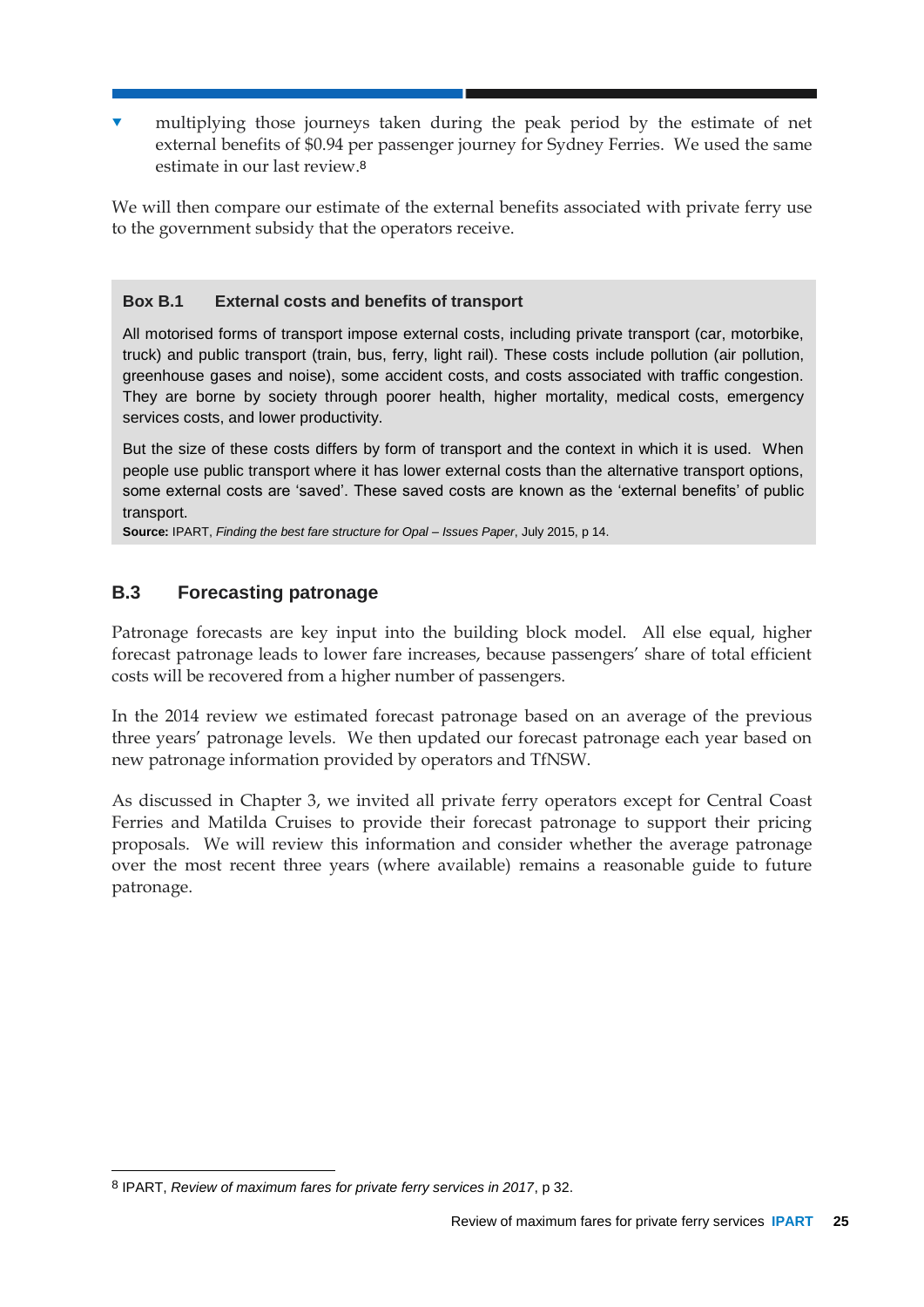# C Weighted Average Cost of Capital (WACC)

As discussed in Appendix B, our proposed approach to estimating an efficient return on assets used by ferry operators to provide the contracted services, involves the estimation of an appropriate rate of return. Currently, IPART uses a post-tax Weighted Average Cost of Capital (WACC) to determine a rate of return.9 The WACC is the expected cost of debt and equity weighted by the proportions that we consider as efficient from our analysis of listed firms providing ferry services.

Consistent with the IPART approach, we will determine the WACC for a typical ferry operator by estimating the values for the following WACC elements:

Cost of debt

-

Cost of equity and gearing.

The sections below provide an overview of IPART's WACC methodology<sup>10</sup> and discuss how we propose to determine the market and industry-specific parameters that underpin the WACC calculations.

# **C.1 IPART's WACC methodology**

To determine the WACC, our current methodology is to:

- 1. establish a WACC range and midpoint by
	- a) estimating a feasible range based on long-term averages (ie, 10-year average) and a feasible range based on current market data (ie, 40-day average)
	- b) using the midpoints of these two feasible ranges as the upper and lower bounds of the WACC range.
- 2. choose a WACC point estimate from within the final WACC range based on our WACC decision rule. Our default position is to select the midpoint. However, we consider whether it is appropriate to choose a point other than the midpoint having regard to the level of economic uncertainty.<sup>11</sup>

We use our uncertainty index<sup>12</sup> as a measure of economic uncertainty, and select the midpoint if the uncertainty index is within or at one standard deviation from the long-term average of zero. If the uncertainty index is more than one standard deviation from the longterm average of zero, we consider selecting a point other than the midpoint within our final WACC range.

<sup>9</sup> IPART, *Review of WACC Methodology – Final Report,* December 2013.

<sup>10</sup> IPART, *Review of WACC Methodology – Final Report*, December 2013.

<sup>11</sup> IPART, *IPART to review WACC methodology in 2017-18*, 25 November 2016. We established the current WACC methodology in 2013. While we are currently reviewing our WACC methodology, the new methodology will apply to IPART's reviews which determine or recommend prices from 1 July 2018. Therefore, the new WACC methodology will not apply to this review.

<sup>12</sup> [http://www.ipart.nsw.gov.au/Home/Industries/Research/Reviews/WACC/Uncertainty\\_Index\\_Model.](http://www.ipart.nsw.gov.au/Home/Industries/Research/Reviews/WACC/Uncertainty_Index_Model)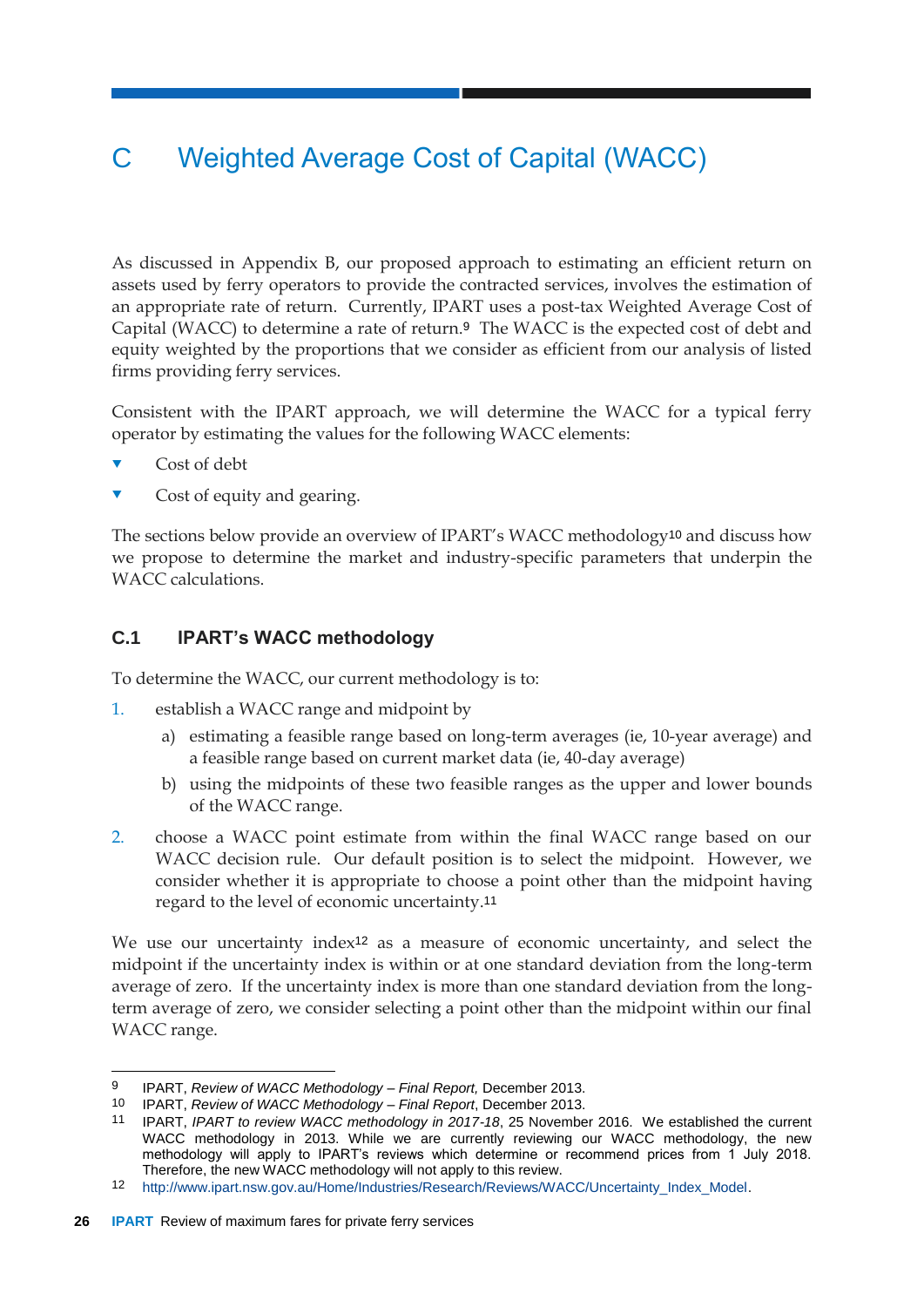We established this framework as part of our review of WACC methodology in 2013, and have commonly applied across all industries we regulate. While we are currently reviewing our WACC methodology, the new methodology will apply to IPART's reviews which determine or recommend prices from 1 July 2018. Therefore, the new WACC methodology will not apply to this review.

# **C.2 Estimating WACC parameters**

The parameters that are used to estimate WACC consist of two groups:

- **Market-based parameters**, which include the risk-free rate, debt margin, equity market risk premium (MRP) and expected inflation. These parameters are applicable to the market as a whole and therefore common to all businesses and industries.
- **Industry-specific parameters**, which include the equity beta and gearing ratio. These parameters are specific to the business' particular industry and must be considered in the light of the specific nature and risks of the industry being assessed.

# **C.2.1 Estimating the market-based parameters**

### **Risk-free rate**

The risk-free rate is the rate of return attributed to an investment with zero or near-zero risk, typically derived from using a proxy with very low risk such as 10-year Commonwealth Government Securities (CGS). In line with our current WACC methodology, we will estimate the risk-free rate as:

- The 40-day average of the 10-year CGS yields published by Bloomberg. This will be used to estimate the cost of debt and cost of equity using current market data.
- The 10-year average of the 10-year CGS yields published by Bloomberg. This will be used to estimate the cost of debt and cost of equity using long-term averages.

## **Debt margin**

The debt margin represents the additional cost a business has to pay above the nominal riskfree rate. Following our current WACC methodology, we will estimate the debt margin as:

- The two-month average<sup>13</sup> of the RBA's monthly estimates of the credit spreads for 10 year corporate bonds rated as BBB. This is used to estimate the current cost of debt.
- The 10-year average of the RBA's monthly estimates of the credit spreads for 10-year corporate bonds rated as BBB. This is used to estimate the long term cost of debt.
- We include an allowance of 12.5 basis points in the debt margin for debt-raising cost.

<sup>-</sup>13 This is as an approximation for the 40-day average.